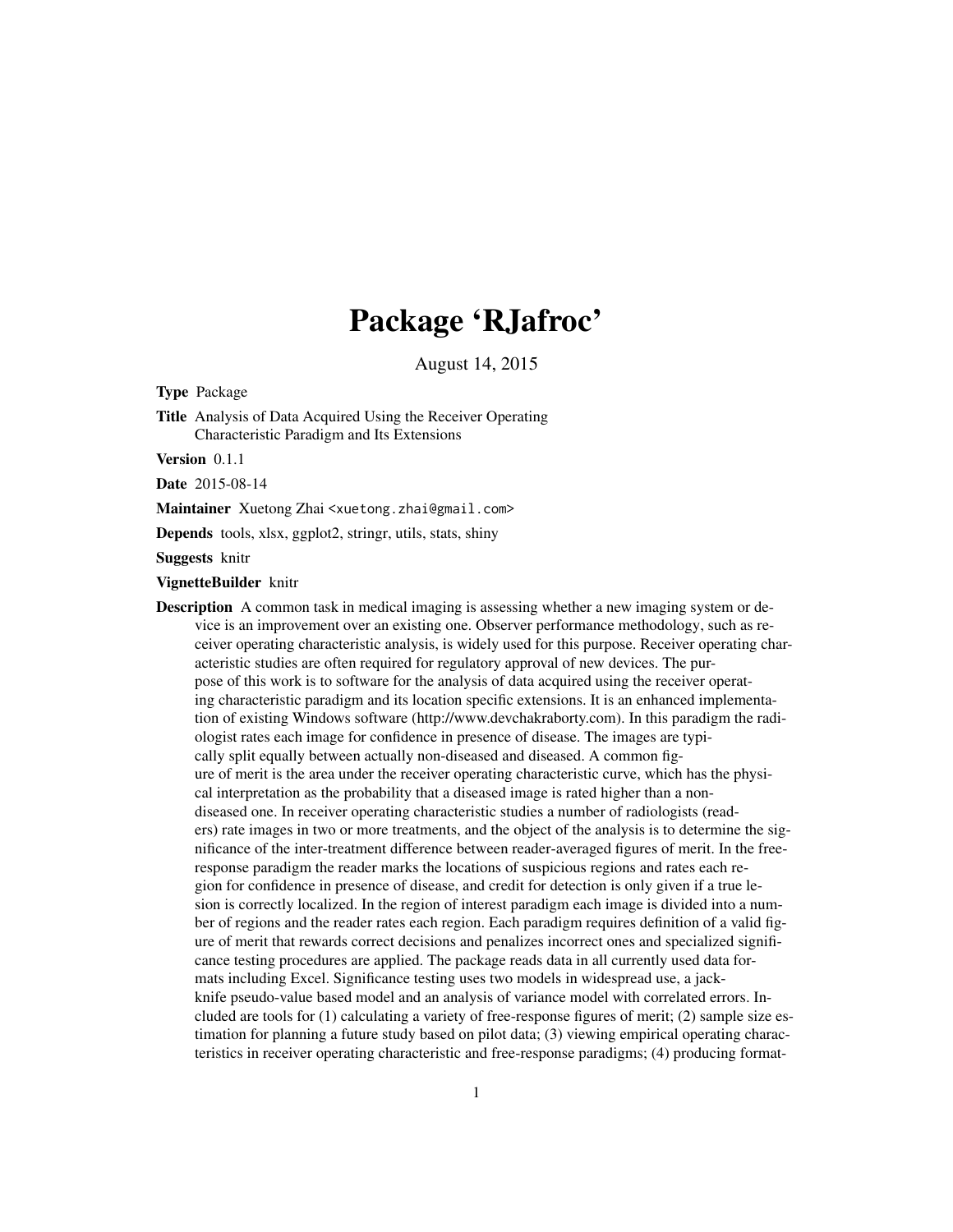<span id="page-1-0"></span>ted report files; and (5) saving a data file in appropriate format for analysis with alternate software. In addition to open-source access to the functions, the package includes a graphical interface for users already familiar with the Windows software, who simply wish to run the program.

License GPL-3

LazyData true

URL <http://www.devchakraborty.com>

NeedsCompilation no

Author Xuetong Zhai [aut, cre], Dev Chakraborty [aut, ths]

Repository CRAN

Date/Publication 2015-08-14 20:13:33

### R topics documented:

| Index | 26 |
|-------|----|

<span id="page-1-1"></span>RJafroc-package *JAFROC analysis for MRMC data*

#### Description

Software for the analysis of data acquired in observer performance studies conducted using ROC, FROC or ROI multiple reader multiple case (MRMC) data collection paradigms. It is an R implementation of current JAFROC analysis (<http://www.devchakraborty.com>) with enhancements including allowing choice between DBM or OR significance testing methods, with Hillis improvements, and choices of several figures of merit, plotting empirical operating characteristics, sample size estimation tools and generating formatted outputs.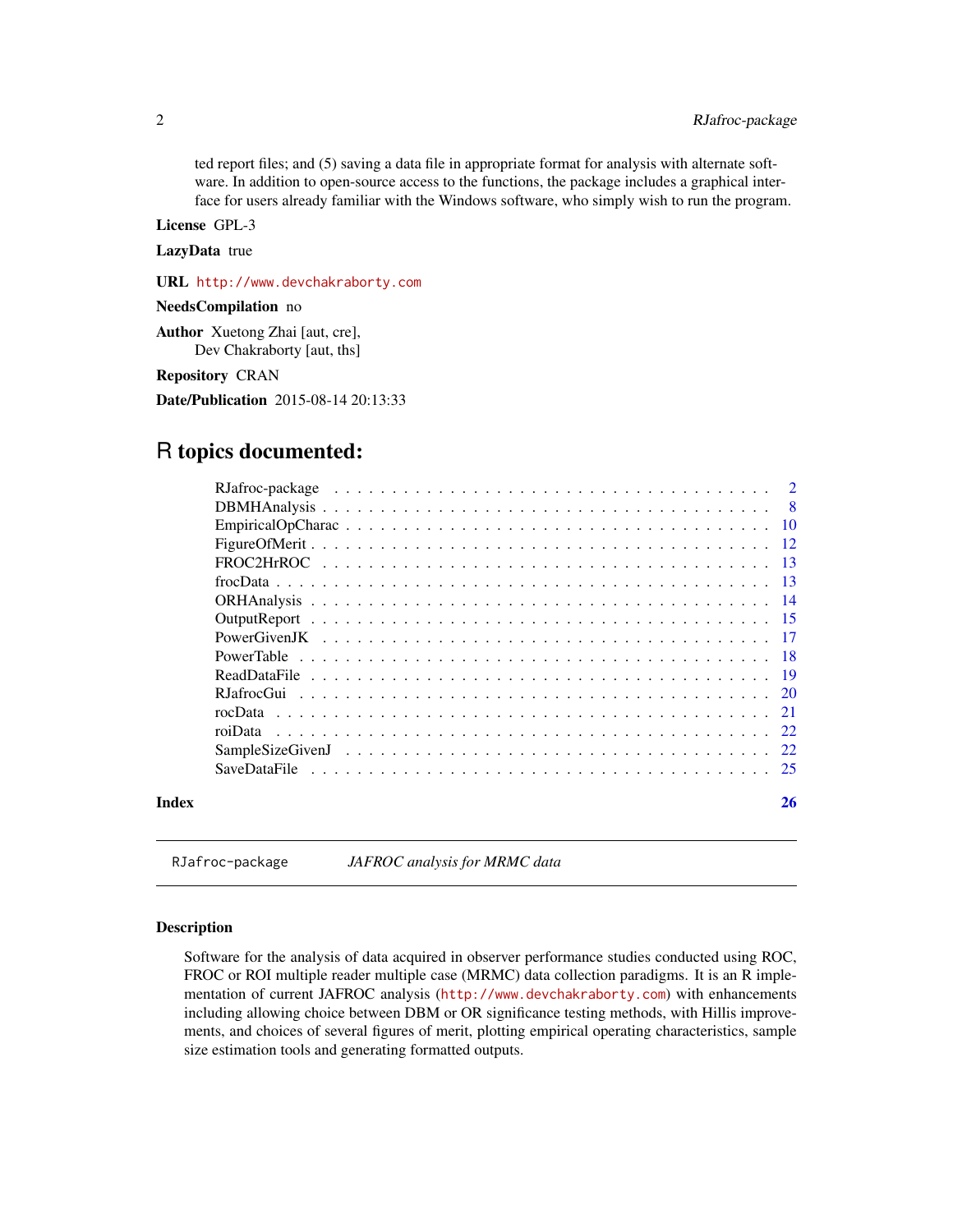#### **Details**

| Package: RJafroc |                               |
|------------------|-------------------------------|
| Type: Package    |                               |
| Version:         | $-1.0$                        |
|                  | Date: 2015-04-09              |
| License:         | $GPI - 3$                     |
| URL:             | http://www.devchakraborty.com |

#### Abbreviations and definitions

- treatment/modality: used interchangeably, for example, CT images vs. MRI images of the same patients
- reader/observer: used interchangeably, also radiologist
- image/case: used interchangeably; a case can consist of several images of the same patient in the same modality
- MRMC: multiple reader multiple case (each reader interprets each case in each modality, i.e. fully crossed study design)
- DBM: Dorfman-Berbaum-Metz (a significance testing method for detecting a treatment effect in MRMC studies)
- DBMH: Hillis modification of DBM
- OR: Obuchowski-Rockette (a significance testing method for detecting a treatment effect in MRMC studies)
- ORH: Hillis modification of OR
- ROC: receiver operating characteristic (a data collection paradigm where each image yields a single rating)
- mark: the location of a suspected diseased region
- rating: the level of confidence that the image or the location is diseased, higher numbers indicate increasing confidence in presence of disease
- FROC: free-response ROC (a data collection paradigm where each image yields a random number, 0, 1, 2,..., of mark-rating pairs)
- AFROC: alternative FROC
- JAFROC: jackknife AFROC: an integrated software suite for analyzing observer performance data
- ROI: region-of-interest (each case is divided into a fixed number of region and the reader rates each region)
- FOM: figure of merit or quantitative measure of performance
- FP: false positive
- TP: true positive
- FPF: number of FPs divided by number of non-diseased cases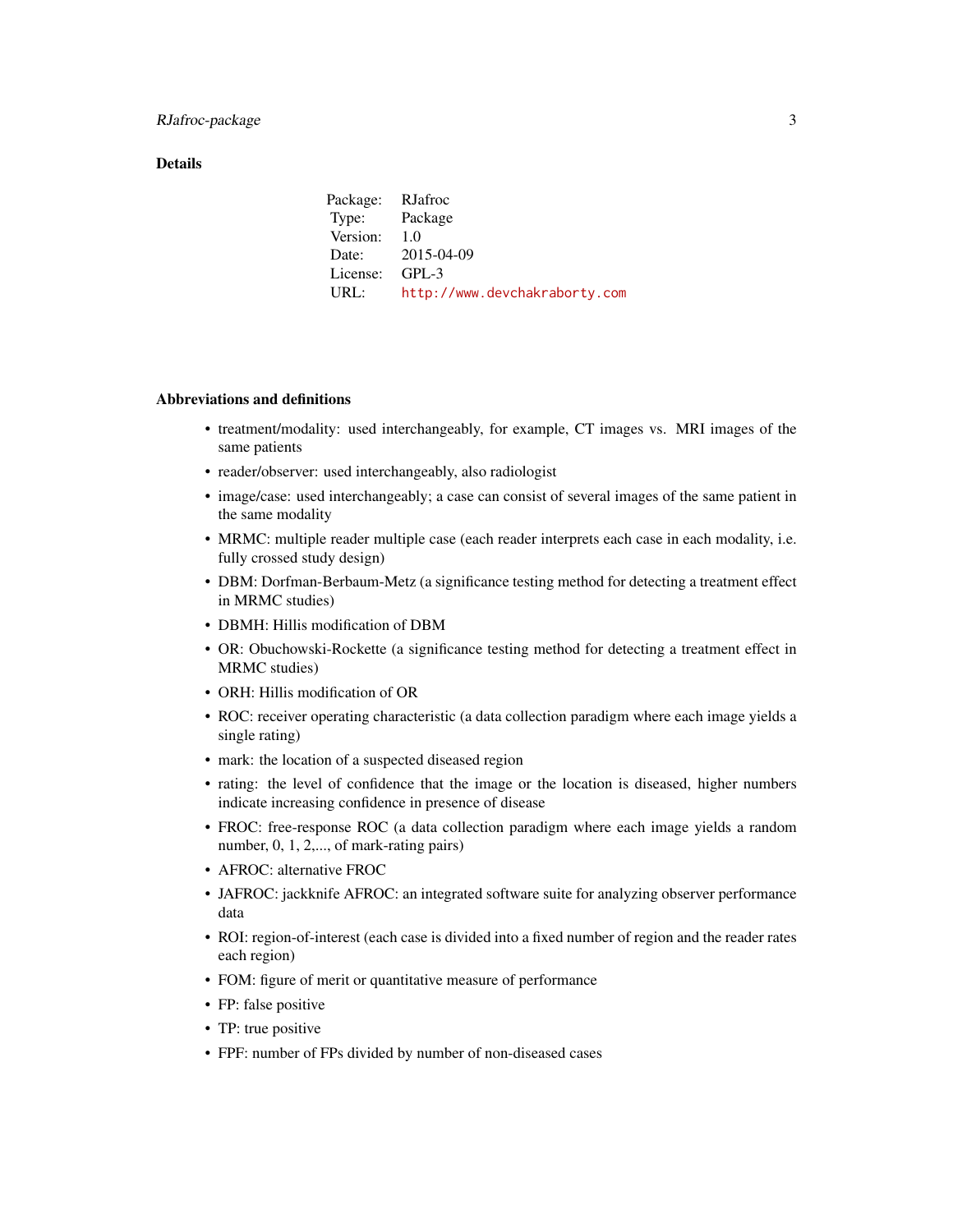- TPF: number of TPs divided by number of diseased cases
- SP: specificity, same as  $1 FPF$
- SE: sensitivity, same as  $TPF$
- ROC operating characteristic: plot of  $TPF$  (ordinate) vs.  $FPF$
- AUC: trapezoidal area under the ROC curve as estimated by the Wilcoxon statistic
- NL: non-lesion localization, of which FP is a special case, i.e., a mark that does not correctly locate any existing localized lesion(s)
- LL: lesion localization, of which TP is a special case, i.e., a mark that correctly locates an existing localized lesion
- LLF: number of LLs divided by the total number of lesions
- NLF: number of NLs divided by the total number of cases
- FROC curve: plot of  $LLF$  (ordinate) vs.  $NLF$
- AFROC curve: plot of  $LLF$  (ordinate) vs.  $FPF$ , where  $FPF$  is inferred using highest rating of NL marks on non-diseased cases only
- AFROC1 curve: plot of  $LLF$  (ordinate) vs.  $FPF1$ , where  $FPF1$  is inferred using highest rating of NL marks on all cases
- JAFROC FOM: trapezoidal area under AFROC curve
- JAFROC1 FOM: trapezoidal area under AFROC1 curve
- alpha/ $\alpha$ : The significance level of the test of the null hypothesis of no treatment effect
- p-value: the probability, under the null hypothesis, that the observed treatment effects, or larger, could occur by chance
- NH: The null hypothesis that all treatments effects are zero; rejected if the  $p$ -value is smaller than  $\alpha$
- RRRC: Analysis that treats both readers and cases as random factors
- RRFC: Analysis that treats readers as random and cases as fixed factors
- FRRC: Analysis that treats readers as fixed and cases as random factors
- ddf: Denominator degrees of freedom of appropriate  $F$ -test, the numerator df (ndf) is always number of treatments minus one
- CI: The  $1 \alpha$  confidence interval for the stated statistic
- I: total number of modalities, indexed by  $i$ ;  $I$  must be at least 2 to perform null hypothesis testing
- J: total number of readers, indexed by  $i$
- K1: total number of non-diseased cases, indexed by  $k1$
- K2: total number of diseased cases, indexed by  $k2$
- K: total number of cases,  $K = K1 + K2$ , indexed by k
- maxNL: maximum number of NL marks per case in dataset
- maxLL: maximum number of lesions per case in dataset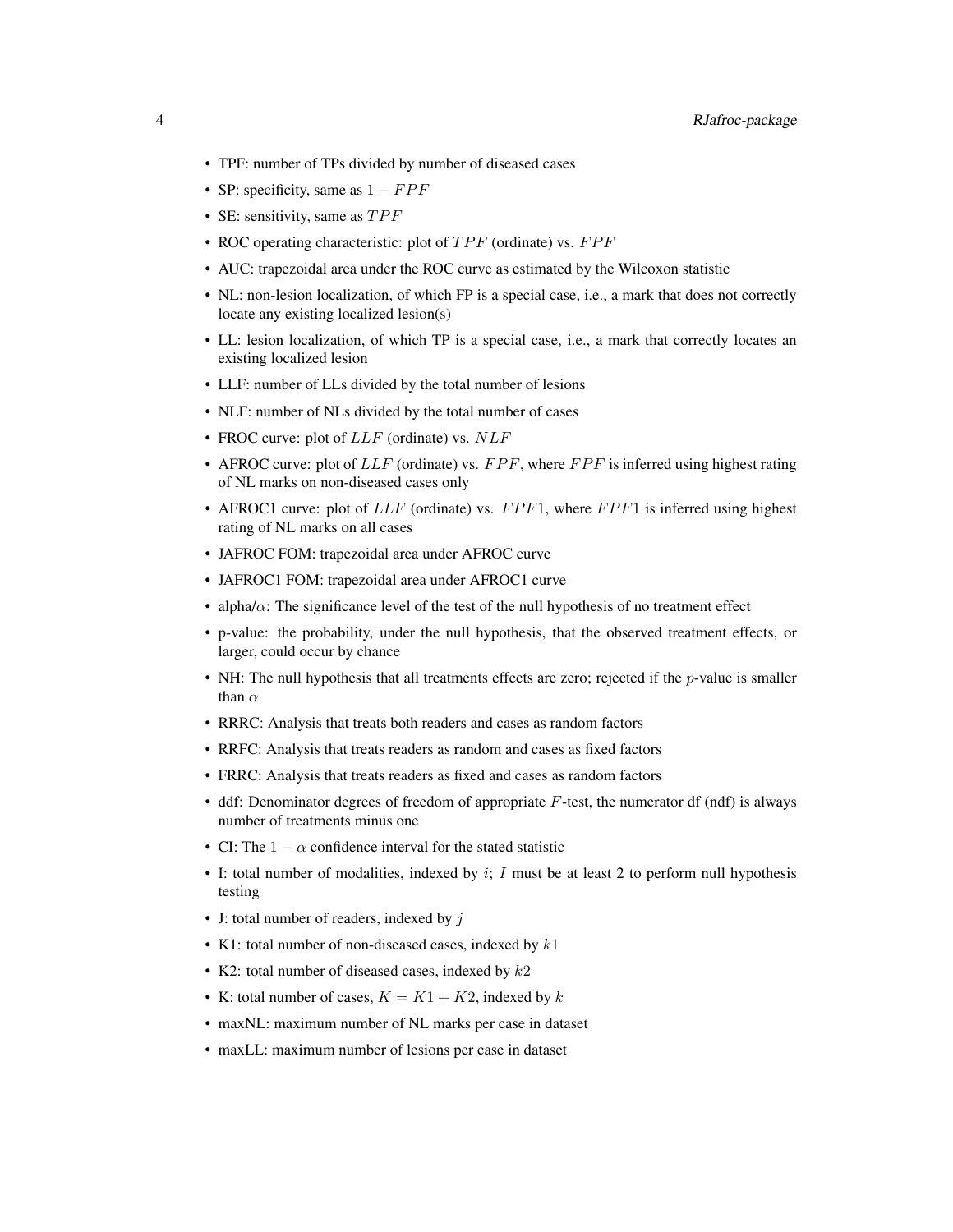#### <span id="page-4-0"></span>Dataset

Dataset, an R object, can be created by the user or read from an external data file. Note: the word "dataset" used in this package always represents an R object with following structure.

Data structure: The dataset is an R list containing 9 elements: Note: -Inf is assigned to any missing/unavailabe element, e.g., an unmarked true lesion.

- NL: a floating-point array with a dimension of c(I, J, K, maxNL) that contains the ratings of NL marks for specified modality, reader and case. For ROC datasets FP ratings are assigned to NL with maxNL = 1, i.e., the last index is set to 1.
- LL: a floating-point array with a dimension of c(I, J, K2, maxLL) that contains the ratings of all LL marks for specified modality, reader and case. For ROC datasets TP ratings are assigned to LL with maxLL  $= 1$ .
- lesionNum: a integer vector with a length of K2, whose elements indicate the number of lesions in each diseased case.
- lesionID: a integer array with a dimnsion of c(K2, maxLL). Note that ratings of lesions in LL must appear in the same sequence as lesionID for that case. For example, if the lesionID field for the first diseased case is  $c(4, 2, 3, 1)$ , i.e., there are 4 lesion on this case labeled 4, 2, 3 and 1, the ratings in LL for this case must appear in the same sequence, with the first rating corresponding to the lesion labeled 4, the second corresponding to the lesion labeled 2, etc.
- lesionWeight: a floating point array with a dimension of  $c(K2, \text{ maxLL})$ , representing the relative importance of detecting each lesion. For each case, the weights must sum to unity. If zero is assigned to all elements of this array, then the software assigns equal weighting, e.g., c(0.5, 0.5) to an image with two lesions.
- maxNL: the maximum number of NL marks per case over the entire dataset.
- dataType: a string variable: "ROC", "ROI" or "FROC".
- modalityID: a string vector of length  $I$ , which labels the modalities in the dataset.
- readerID: a string vector of length  $J$ , which contains the ID of each reader. Note that the order of elements in modalityID and readerID must match that in NL and LL. For example,  $NLE[1, 2, 1]$  indicates the ratings of the reader with the second ID in reader ID using the modality with the first ID in modalityID.

Data file format: The package reads JAFROC, MRMC (ROC data only) and iMRMC (ROC data only) data files. The data can be imported by using the function [ReadDataFile.](#page-18-1)

#### • JAFROC data file format

The JAFROC data file is an Excel file containing three worksheets (\*.xls and \*.xlsx are supported): (1) the 'Truth' worksheet, (2) the 'TP' or lesion localization worksheet and (3) the 'FP' or non-lesion localization worksheet. Except for the 'Truth' worksheet, where each case must occur at least once, the number of rows in the other worksheets is variable.

- 1. 'Truth' worksheet consists of
	- 'CaseID', an integer field uniquely labeling the cases (images). It must occur at least once for each case, and since a case may have multiple lesions, it can occur multiple times, once for each lesion.
	- 'LesionID', an integer field uniquely labeling the lesions in each case. This field is zero for non-diseased cases.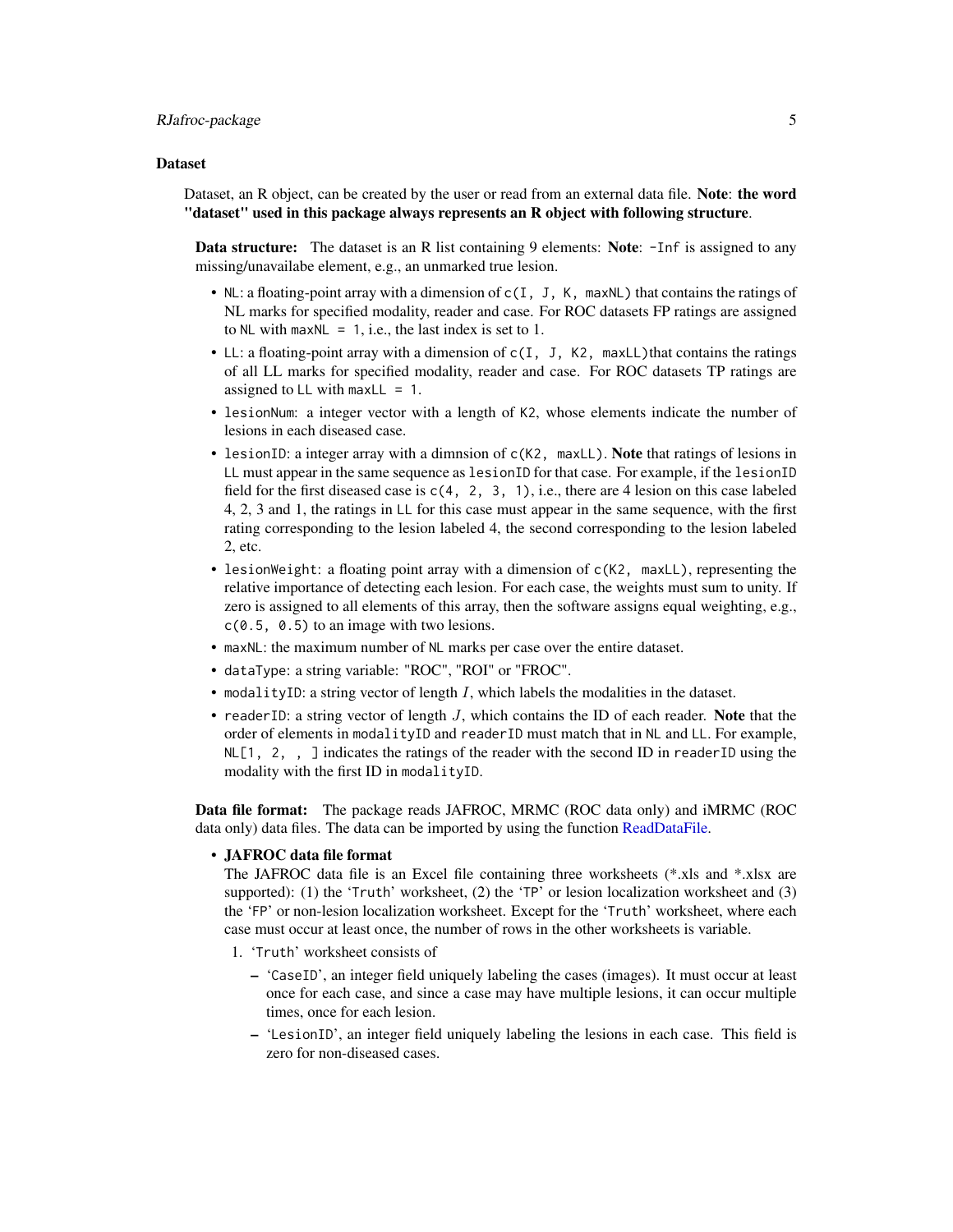- 'Weight', a floating-point field, which is the relative importance of detecting each lesion. This field is zero for non-diseased cases and for equally weighted lesions; otherwise the weights must sum to unity for each case. Unless a weighted figure of merit is selected, this field is irrelevant.
- 2. 'TP' worksheet consists of
	- 'ReaderID', a string field uniquely labeling the readers (radiologists).
	- 'ModalityID', a string field uniquely labeling the modalities.
	- 'CaseID', see 'Truth' worksheet. A non-diseased case in this field will generate an error.
	- 'LesionID', see 'Truth' worksheet. An entry in this field that does not appear in the 'Truth' worksheet will generate an error. It is the user's responsibility to ensure that the entries in the 'Truth' and 'TP' worksheets correspond to the same physical lesions.
	- 'TP\_Rating', a positive floating-point field denoting the rating assigned to a particular lesion-localization mark, with higher numbers represent greater confidence that the location is actually a lesion.
- 3. 'FP' worksheet consists of
	- 'ReaderID', see 'TP' worksheet.
	- 'ModalityID', see 'TP' worksheet.
	- 'CaseID', see 'TP' worksheet.
	- 'FP\_Rating', a positive floating-point field denoting the rating assigned to a particular non-lesion-localization mark, with higher numbers represent greater confidence that the location is actually a lesion.

#### • MRMC data file format / LABMRMC format

- *Input format for MRMC.* This format is described in the Medical Image Perception Laboratory website, currently <http://perception.radiology.uiowa.edu/>.
- *LABMRMC data format.* The data file includes following parts. The file must be saved as plain text file with \*.lrc extension. All items in the file are separated by one or more blank spaces.
	- 1. The first line is a free text description of the file.
	- 2. The second line is the name or ID of the first reader.
	- 3. The third line has the names or IDs of all the modalities. Each name or ID must be enclosed by double quotes(" ").
	- 4. The fourth line must have the letter (l or s) or word (large or small) for each modality. The letter or word indicates that smaller or larger ratings represent stronger confidence of presence of disease.
	- 5. The following lines contain the ratings in all modalities, separated by spaces or tabs, of the non-diseased cases, one case per line. The cases must appear in the same order for all readers. Missing value is not allowed.
	- 6. After the last non-diseased case insert a line containing the asterisk (\*) symbol.
	- 7. Repeat steps 5 and 6 for the diseased cases.
	- 8. Repeat steps 2, 5, 6 and 7 for the remaining readers.
	- 9. The last line of the data file must be a pound symbol (#).

#### • iMRMC data format

This format is described in the iMRMC website, currently [https://code.google.com/p/](https://code.google.com/p/imrmc/) [imrmc/](https://code.google.com/p/imrmc/).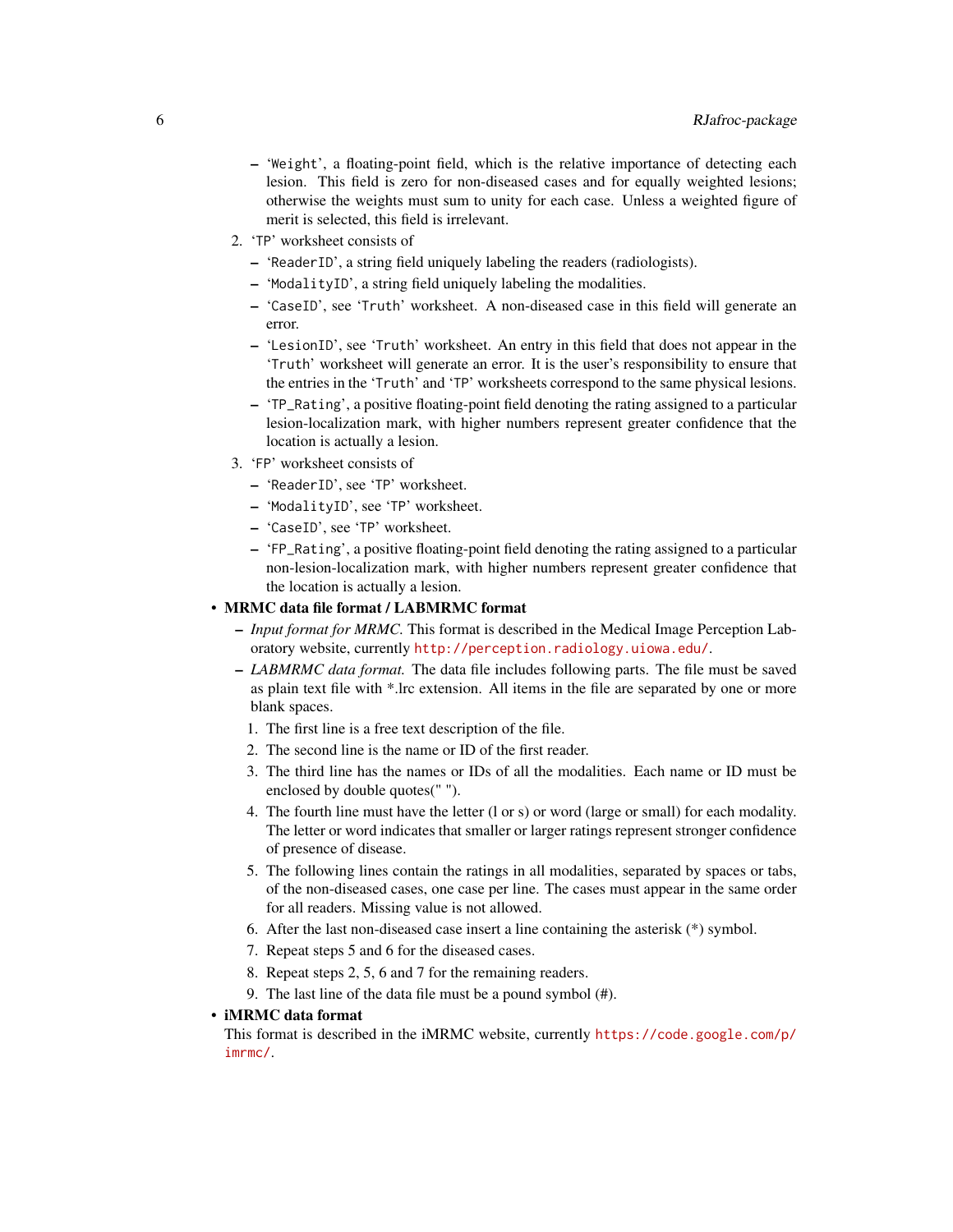#### <span id="page-6-0"></span>RJafroc-package 7

#### Functions

- [DBMHAnalysis](#page-7-1): Performs Dorfman-Berbaum-Metz analysis with Hillis improvements for the specified dataset.
- [EmpiricalOpCharac](#page-9-1): Plot empirical curves for specified modalities and readers in the dataset.
- [FigureOfMerit](#page-11-1): Calculate the figure of merit for each reader using each modality.
- [FROC2HrROC](#page-12-1): Convert an FROC dataset to a highest rating inferred ROC dataset.
- [ORHAnalysis](#page-13-1): Performs Obuchowski-Rockette analysis with Hillis improvements for the specified dataset.
- [OutputReport](#page-14-1): Save the results of the analysis to a text file.
- [PowerGivenJK](#page-16-1): Calculate the statistical power with the given number of readers, number of cases and DBM or OR variances components.
- [PowerTable](#page-17-1): Calculate required sample size for the specified dataset with given significance level, effect size and desired power.
- [ReadDataFile](#page-18-1): Read the dataset that will be analysis from data file.
- [SampleSizeGivenJ](#page-21-1): Calculate required number of cases with the given number of readers and DBM variances components.
- [SaveDataFile](#page-24-1): Save data file in specified format.

#### Author(s)

Xuetong Zhai, Dev Chakraborty

Maintainer: Xuetong Zhai <xuetong.zhai@gmail.com>

#### References

#### Basics of ROC

Metz, C. E. (1978). Basic principles of ROC analysis. In Seminars in nuclear medicine (Vol. 8, pp. 283–298). Elsevier.

Metz, C. E. (1986). ROC Methodology in Radiologic Imaging. Investigative Radiology, 21(9), 720.

Metz, C. E. (1989). Some practical issues of experimental design and data analysis in radiological ROC studies. Investigative Radiology, 24(3), 234.

Metz, C. E. (2008). ROC analysis in medical imaging: a tutorial review of the literature. Radiological Physics and Technology, 1(1), 2–12.

Wagner, R. F., Beiden, S. V, Campbell, G., Metz, C. E., & Sacks, W. M. (2002). Assessment of medical imaging and computer-assist systems: lessons from recent experience. Academic Radiology, 9(11), 1264–77.

Wagner, R. F., Metz, C. E., & Campbell, G. (2007). Assessment of medical imaging systems and computer aids: a tutorial review. Academic Radiology, 14(6), 723–48.

#### DBM/OR methods and extensions

DORFMAN, D. D., BERBAUM, K. S., & Metz, C. E. (1992). Receiver operating characteristic rating analysis: generalization to the population of readers and patients with the jackknife method. Investigative Radiology, 27(9), 723.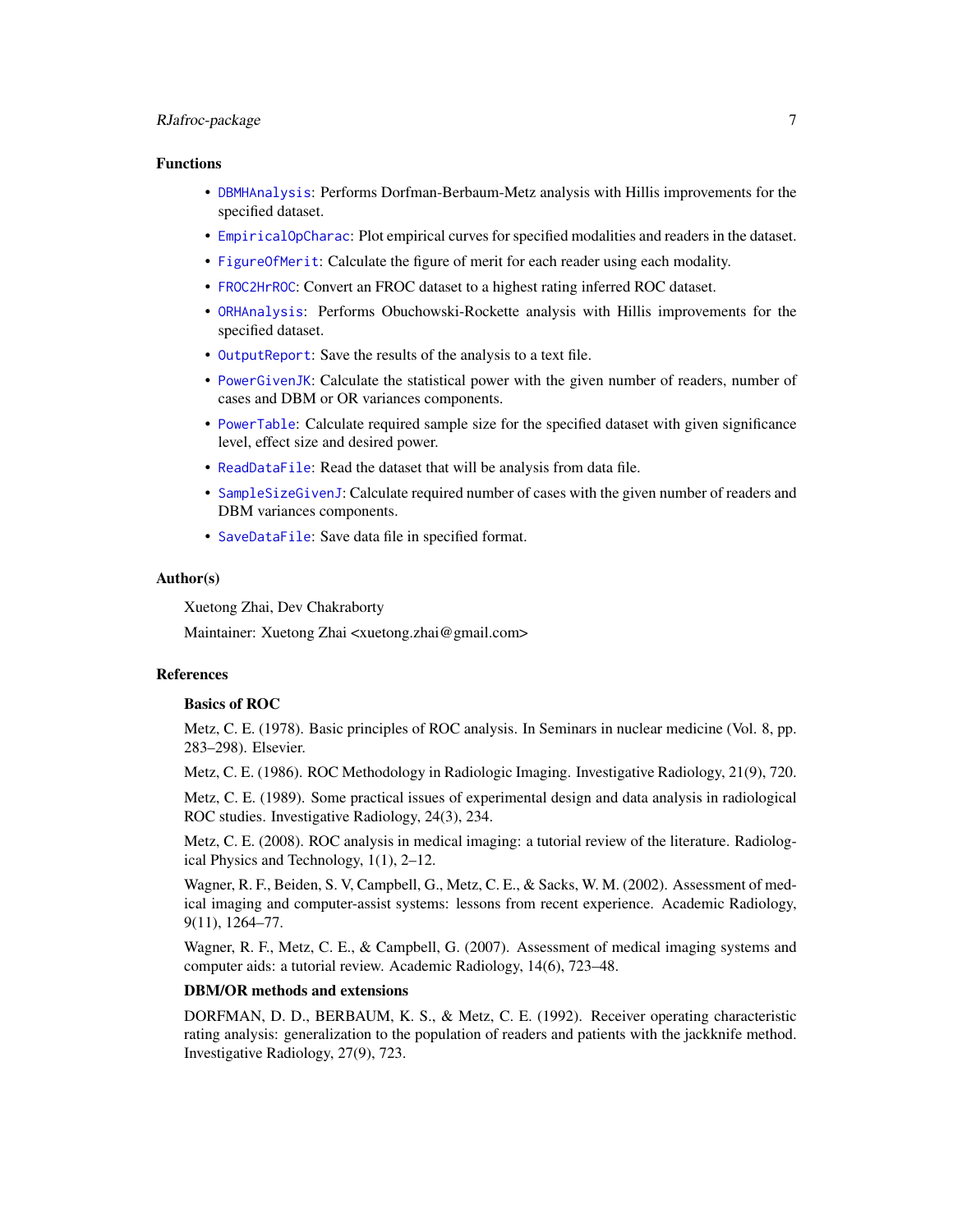<span id="page-7-0"></span>Obuchowski, N. A., & Rockette, H. E. (1994). HYPOTHESIS TESTING OF DIAGNOSTIC AC-CURACY FOR MULTIPLE READERS AND MULTIPLE TESTS: AN ANOVA APPROACH WITH DEPENDENT OBSERVATIONS. Communications in Statistics-Simulation and Computation, 24(2), 285–308.

Hillis, S. L., Berbaum, K. S., & Metz, C. E. (2008). Recent developments in the Dorfman-Berbaum-Metz procedure for multireader ROC study analysis. Academic Radiology, 15(5), 647–61.

Hillis, S. L., Obuchowski, N. A., & Berbaum, K. S. (2011). Power Estimation for Multireader ROC Methods: An Updated and Unified Approach. Acad Radiol, 18, 129–142.

Hillis, S. L. S. L. (2007). A comparison of denominator degrees of freedom methods for multiple observer ROC analysis. Statistics in Medicine, 26(3), 596–619.

#### FROC paradigm

Chakraborty, D. P., & Berbaum, K. S. (2004). Observer studies involving detection and localization: modeling, analysis, and validation. Medical Physics, 31(8), 1–18.

Chakraborty, D. P. (2006). A search model and figure of merit for observer data acquired according to the free-response paradigm. Physics in Medicine and Biology, 51(14), 3449–62.

Chakraborty, D. P. (2006). ROC curves predicted by a model of visual search. Physics in Medicine and Biology, 51(14), 3463–82.

Chakraborty, D. P. (2011). New Developments in Observer Performance Methodology in Medical Imaging. Seminars in Nuclear Medicine, 41(6), 401–418.

Chakraborty, D. P. (2013). A Brief History of Free-Response Receiver Operating Characteristic Paradigm Data Analysis. Academic Radiology, 20(7), 915–919.

Chakraborty, D. P., & Yoon, H.-J. (2008). Operating characteristics predicted by models for diagnostic tasks involving lesion localization. Medical Physics, 35(2), 435.

#### ROI paradigm

Obuchowski, N. A., Lieber, M. L., & Powell, K. A. (2000). Data analysis for detection and localization of multiple abnormalities with application to mammography. Academic Radiology, 7(7), 553–4; discussion 554–6.

<span id="page-7-1"></span>DBMHAnalysis *DBM analysis with Hillis improvements*

#### Description

Performs Dorfman-Berbaum-Metz significance testing, with Hillis improvements, for the specified dataset.

```
DBMHAnalysis(dataset, fom = "wJAFROC", alpha = 0.05, option = "ALL")
```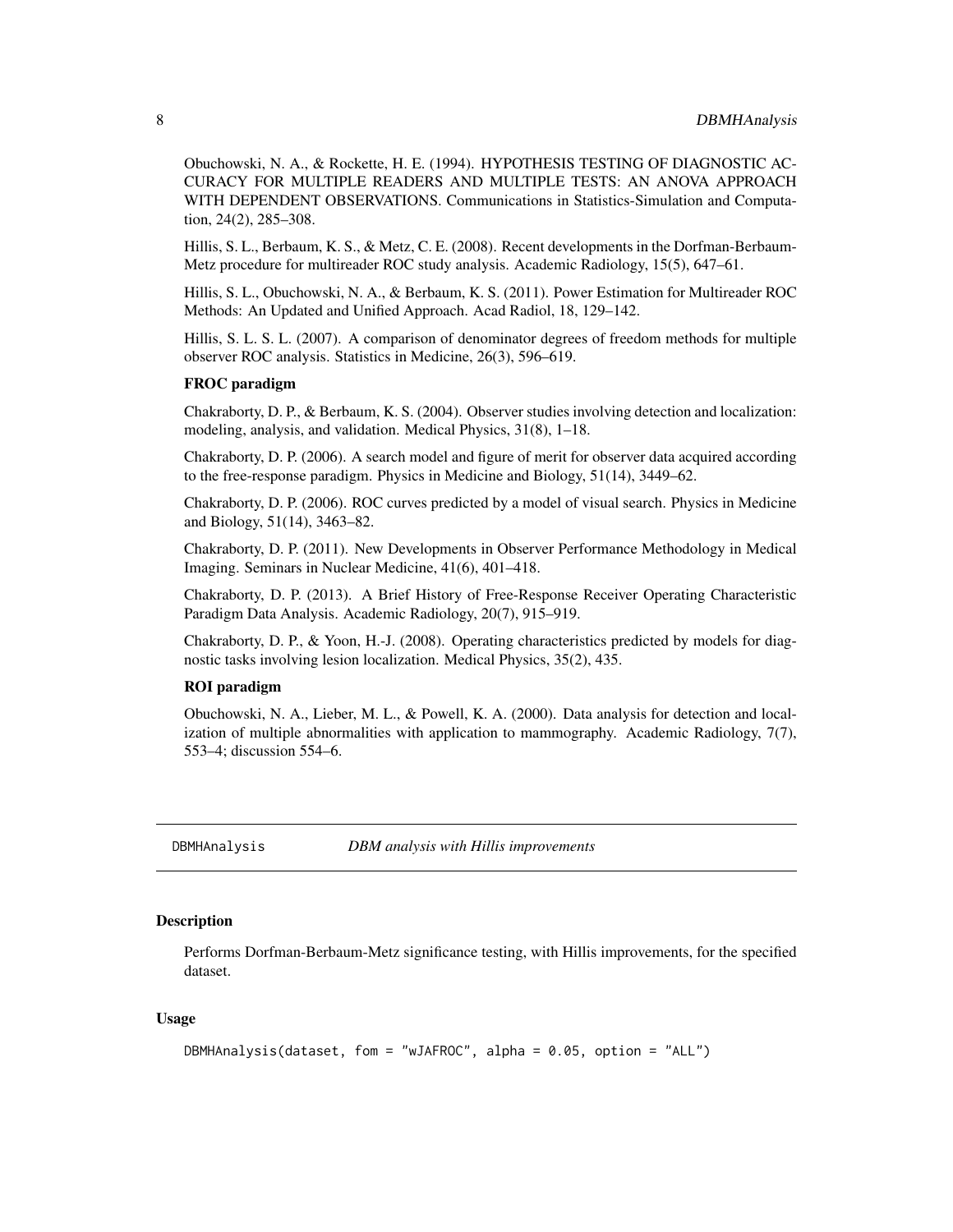#### <span id="page-8-0"></span>DBMHAnalysis 9

#### Arguments

| dataset | The dataset to be analyzed, see RJafroc-package.                                                                                                                                                                                                                                                                       |
|---------|------------------------------------------------------------------------------------------------------------------------------------------------------------------------------------------------------------------------------------------------------------------------------------------------------------------------|
| fom     | The figure of merit to be used in the analysis, default is "wJAFROC", see Figure-<br>OfMerit.                                                                                                                                                                                                                          |
| alpha   | The significance level of the test of the null hypothesis that all treatment effects<br>are zero (default alpha is 0.05).                                                                                                                                                                                              |
| option  | The analysis option: it can be "RRRC", "FRRC", "RRFC" or "ALL" (the default),<br>corresponding random readers and random cases, fixed readers and random<br>cases and random readers and fixed cases, respectively; this option indicates<br>which factors are treated as random and/or fixed factors in the analysis. |

#### Value

The return value is a list with following elements:

| fomArray            | The figure of merit array of each reader and modality.                                                                                         |  |
|---------------------|------------------------------------------------------------------------------------------------------------------------------------------------|--|
| anovaY              | The ANOVA table of the pseudovalues.                                                                                                           |  |
| anovaYi             | The ANOVA table of the pseudovalues for each modality.                                                                                         |  |
| varComp             | The DBM variance components estimates.                                                                                                         |  |
| <b>fRRRC</b>        | The F statistic for testing the null hypothesis, for the RRRC condition.                                                                       |  |
| ddfRRRC             | The denominator degrees of freedom of the F statistic, for the RRRC condition.                                                                 |  |
| pRRRC               | The p-value of the significance test of the NH for the RRRC condition.                                                                         |  |
| ciDiffTrtRRRC       | The confidence intervals and related tests for the FOM differences between pairs<br>of modalities, for the RRRC condition.                     |  |
| ciAvgRdrEachTrtRRRC |                                                                                                                                                |  |
|                     | The confidence intervals and related tests for rdr. avg. FOM in each modality,<br>for the RRRC condition.                                      |  |
| <b>fFRRC</b>        | The F statistic for testing the null hypothesis, for the FRRC condition.                                                                       |  |
| ddfFRRC             | The denominator degrees of freedom of the FRRC F statistic.                                                                                    |  |
| pFRRC               | The p-value of the significance test of the NH, for the FRRC condition.                                                                        |  |
| ciDiffTrtFRRC       | The confidence intervals and related tests for the FOM differences between pairs<br>of modalities, for the FRRC condition.                     |  |
| ciAvgRdrEachTrtFRRC |                                                                                                                                                |  |
|                     | The confidence intervals and related tests for rdr. avg. FOM in each modality,<br>for the FRRC condition.                                      |  |
|                     | ssAnovaEachRdr The sum of squares table of the ANOVA of the pseudovalues for each reader<br>(based on the data only for the specified reader). |  |
| msAnovaEachRdr      | The mean squares table of the ANOVA of the pseudovalues for each reader<br>(based on the data only for the specified reader).                  |  |
| ciDiffTrtEachRdr    |                                                                                                                                                |  |
|                     | The confidence intervals and related tests of the FOM differences between pairs<br>of modalities for each reader.                              |  |
| <b>fRRFC</b>        | The F statistic for testing the null hypothesis, for the RRFC condition.                                                                       |  |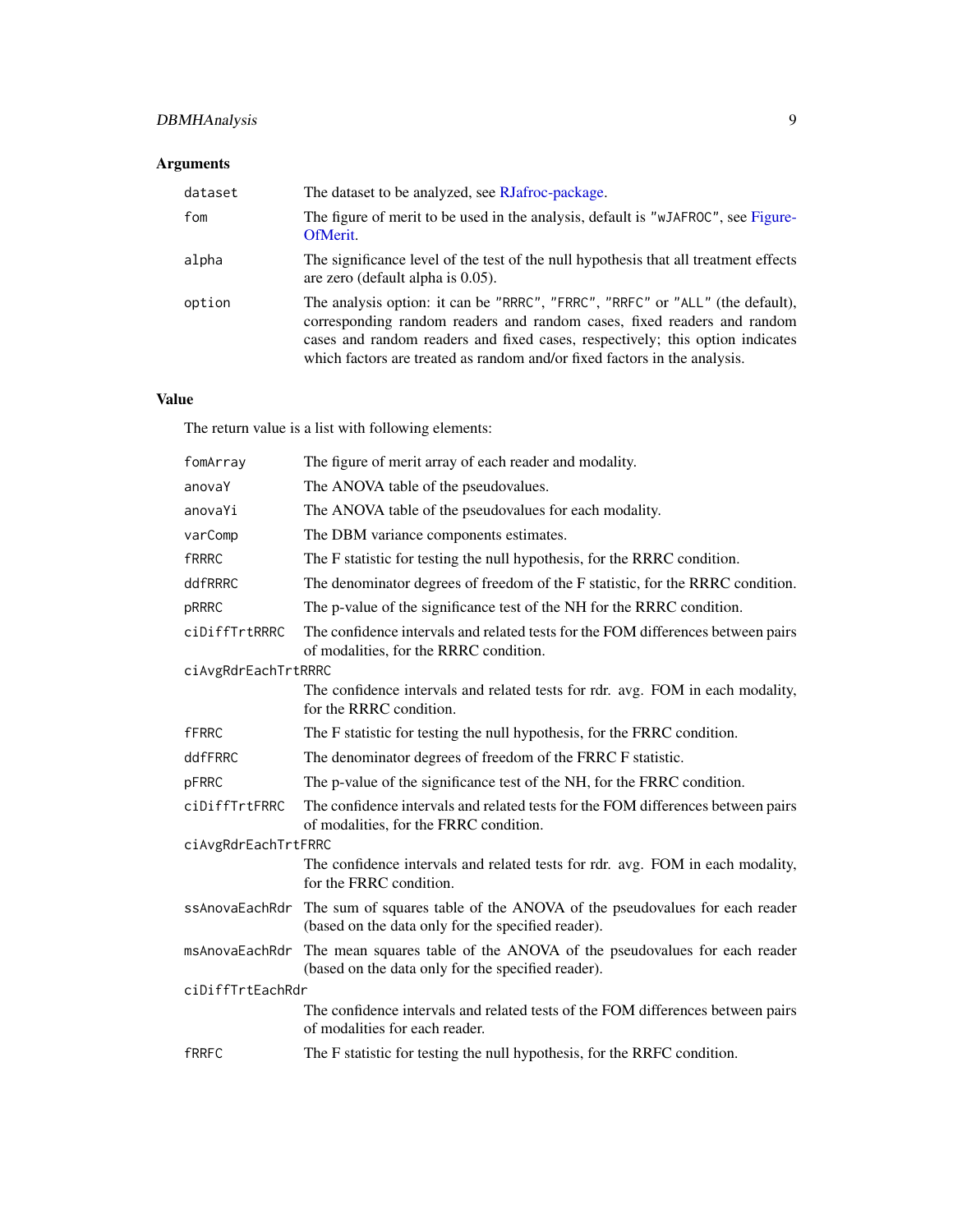<span id="page-9-0"></span>

| ddfRRFC             | The denominator degrees of freedom of the F statistic, for the RRFC condition.                                             |  |
|---------------------|----------------------------------------------------------------------------------------------------------------------------|--|
| pRRFC               | The p-value of the significance test of the NH, for the RRFC condition.                                                    |  |
| ciDiffTrtRRFC       | The confidence intervals and related tests for the FOM differences between pairs<br>of modalities, for the RRFC condition. |  |
| ciAvgRdrEachTrtRRFC |                                                                                                                            |  |
|                     | The confidence intervals and related tests for rdr. avg. FOM in each modality,<br>for the RRFC condition.                  |  |

#### Examples

```
retDbmRoc <- DBMHAnalysis(rocData, fom = "Wilcoxon")
## Not run:
retDbmwJAFROC <- DBMHAnalysis(frocData) # default is weighted JAFROC
retDbmHrAuc <- DBMHAnalysis(frocData, fom = "HrAuc")
print(retDbmHrAuc)
retDbmSongA1 <- DBMHAnalysis(frocData, fom = "SongA1")
print(retDbmSongA1)
retDbmSongA2 <- DBMHAnalysis(frocData, fom = "SongA2")
print(retDbmSongA2)
retDbmwJafroc1 <- DBMHAnalysis(frocData, fom = "wJAFROC1")
print(retDbmwJafroc1)
retDbmJafroc1 <- DBMHAnalysis(frocData, fom = "JAFROC1")
print(retDbmJafroc1)
retDbmJAFROC <- DBMHAnalysis(frocData, fom = "JAFROC")
print(retDbmJAFROC)
retDbmROI <- DBMHAnalysis(roiData, fom = "ROI")
print(retDbmROI)
## End(Not run)
```
<span id="page-9-1"></span>EmpiricalOpCharac *Plot empirical operating characteristic*

#### Description

Plot emprirical operating characteristics (operating points connected by straight lines) for specified trts and rdrs in the dataset.

```
EmpiricalOpCharac(dataset, trts, rdrs, lgdPos, opChType = "ROC")
```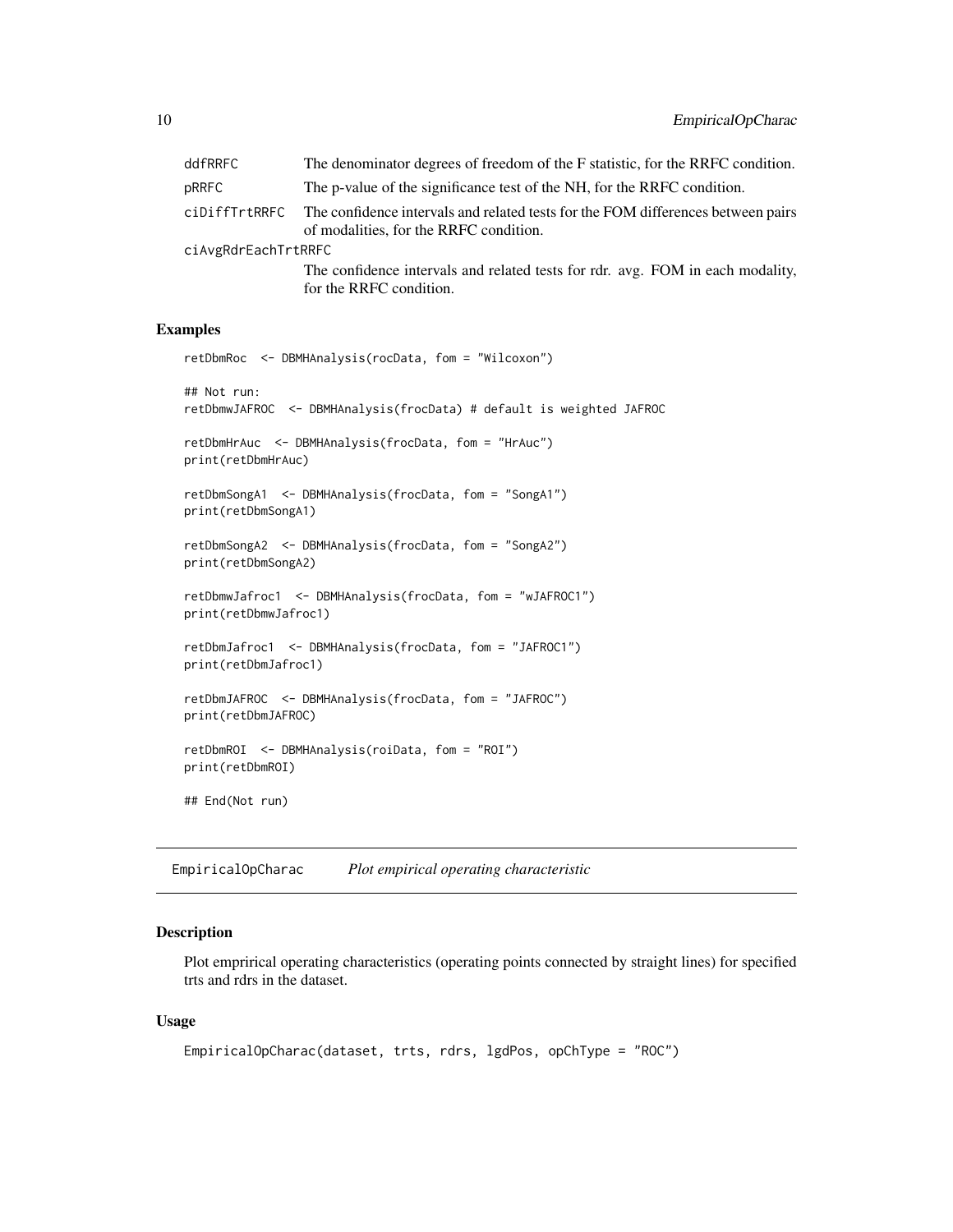#### EmpiricalOpCharac 11

#### **Arguments**

| dataset  | Dataset to be used for plotting.                                                                                  |
|----------|-------------------------------------------------------------------------------------------------------------------|
| trts     | List or vector: indices of modalities to be plotted. See "Details".                                               |
| rdrs     | List or vector, indices of readers to be plotted. See "Details".                                                  |
| lgdPos   | The positioning of the legend: "right" (the default), "left", "top" or "bottom".                                  |
| opChType | Type of operating characteristic to be plotted. Available choices are "ROC" (the<br>default), "AFROC" and "FROC". |

#### Details

Note that trts and rdrs are the vectors or list of indices not IDs. For example, if the ID of the first reader is "0". The corresponding value in trts should be 1 not 0.

If both of trts and rdrs are vectors, all possible combinations will be plotted.

If both of trts and rdrs are lists, they must have same length. Only the combination of modality and reader at same position will be plotted. If some elements of the lists are vectors, the averaged operating characteristic over them will be plotted. See "Examples".

#### Value

A ggplot2 object of the plotted operating characteristics and a data frame containing the points of the operating characteristics are returned. Following are the returned objects of "ROC" operating characteristics.

| ROCPlot   | <b>ggplot2</b> object: Use print function to display the saved object.       |
|-----------|------------------------------------------------------------------------------|
| ROCPoints | Data frame with four columns: abscissa, ordinate, class (coding modality and |
|           | reader) and type, which can be "individual" or "averaged".                   |

#### Examples

```
plotM < -c(1:2)plotR < -c(1:3)EmpiricalOpCharac(dataset = rocData, trts = plotM, rdrs = plotR,
                  lgdPos = "bottom", opChType = "ROC")
## Above is the example of plotting individual ROC operating characteristics of modalities
## 1 and 2 and readers 1 to 3. Six operating characteristics will be plotted, which are
## operating characteristics of reader 1 modality 1, reader 1 modality 2, reader 2 modality
## 1, reader 2 modality 2, reader 3 modality 1 and reader 3 modality 2.
plotM <- list(1, 2, c(1:2))
plotR <- list(2, c(2:3), c(1:3))
EmpiricalOpCharac(dataset = rocData, trts = plotM, rdrs = plotR,
                  lgdPos = "bottom", opChType = "ROC")
EmpiricalOpCharac(dataset = frocData, trts = plotM, rdrs = plotR,
                 lgdPos = "bottom", opChType = "AFROC")
```

```
EmpiricalOpCharac(dataset = frocData, trts = plotM, rdrs = plotR,
```

```
lgdPos = "bottom", opChType = "FROC")
```

```
## Above is the example of plotting three ROC, AFROC and FROC operating characteristics.
## They are the individual operating characteristic of modality 1 reader 2, the
```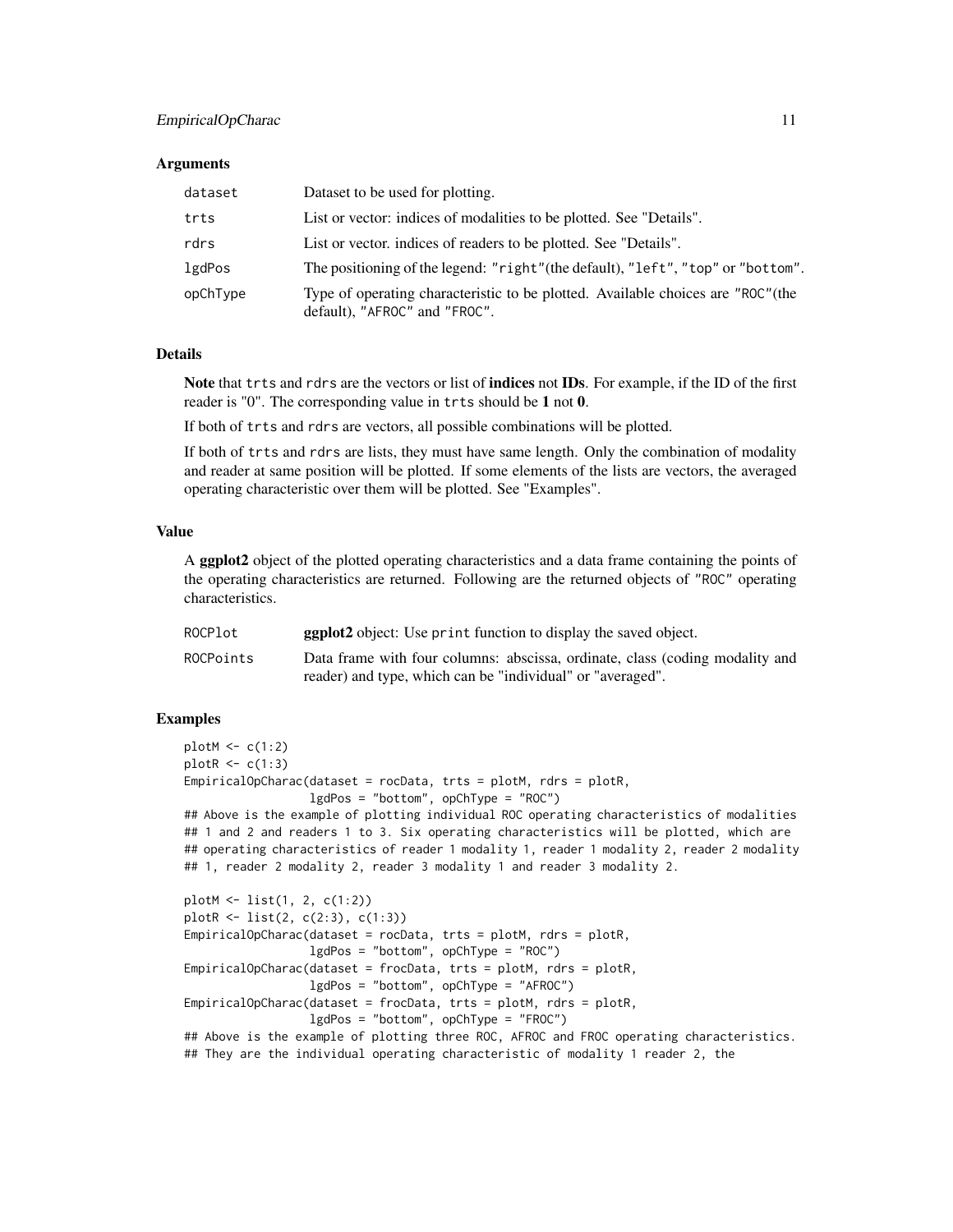## averaged operating characteristic of modality 2 and reader 2 and 3 and the averaged ## operating characteristic of modality 1 and 2 and reader 1 to 3.

<span id="page-11-1"></span>FigureOfMerit *Calculate figure of merit*

#### Description

Caclulate the figure of merit (an objective measure of observer performance) for each treatmentreader combination.

#### Usage

FigureOfMerit(dataset, fom = "wJAFROC")

#### Arguments

| dataset | The dataset to be analyzed, see RJafroc-package.                                               |
|---------|------------------------------------------------------------------------------------------------|
| fom     | The figure of merit to be used in the calculation. The default is "wJAFROC". See<br>"Details". |

#### Details

Allowed figures of merit are: (1) "Wilcoxon" for ROC data; (2) "JAFROC1", "JAFROC", "wJAFROC1", "wJAFROC" (the default), "HrAuc", "SongA1", "SongA2"\*\* , "HrSe", "HrSp", "MaxLLF", "MaxNLF", "MaxNLFAllCases", "ExpTrnsfmSp", for free-response data and (3) "ROI" for ROI data. The JAFROC FOMs are described in the paper by Chakraborty and Berbaum. The Song FOMs are described in the paper by Song et al. The "MaxLLF", "MaxNLF" and "MaxNLFAllCases" FOMs correspond to ordinate, abscissa and abscissa, respectively, of the highest point on the FROC operating characteristic obtained by counting all the LL marks on diseased, all NL marks on non-diseased cases, and all NL marks on all cases, respectively). The "ExpTrnsfmSp" FOM is described in the paper by Popescu. The "ROI" FOM is described in the paper by Obuchowski et al.

\*\* The Song A2 figure of merit is computationally very intensive.

#### Value

An c(I, J) array, where the row names are the IDs of the treatments and column names are the IDs of the readers.

#### References

Chakraborty, D. P., & Berbaum, K. S. (2004). Observer studies involving detection and localization: modeling, analysis, and validation. Medical Physics, 31(8), 1-18.

Song T, Bandos AI, Rockette HE, Gur D (2008) On comparing methods for discriminating between actually negative and actually positive subjects with FROC type data. Medical Physics 35: 1547- 1558.

<span id="page-11-0"></span>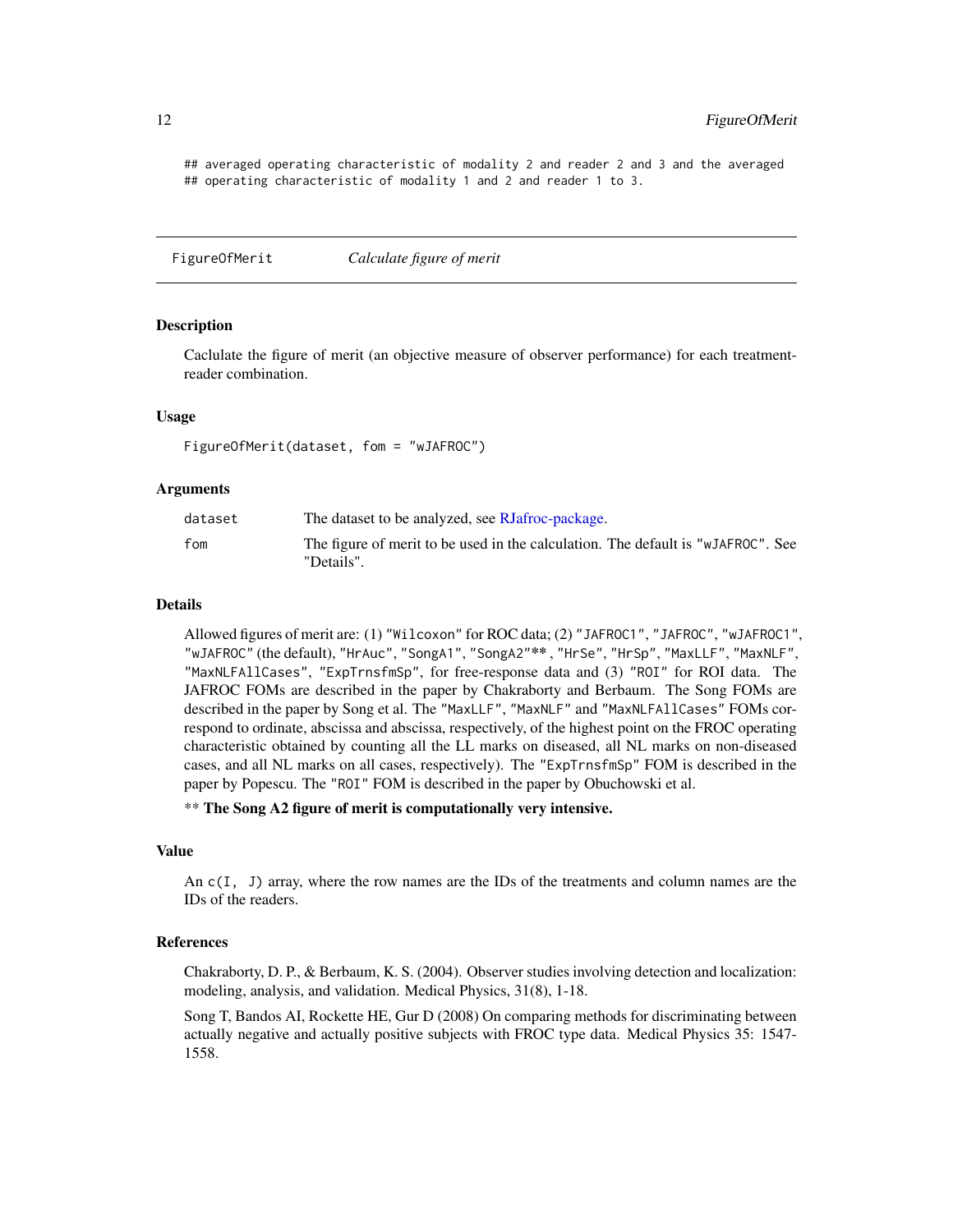#### <span id="page-12-0"></span>FROC2HrROC 13

Popescu, L. M. (2011). Nonparametric signal detectability evaluation using an exponential transformation of the FROC curve. Medical Physics, 38(10), 5690.

Obuchowski, N. A., Lieber, M. L., & Powell, K. A. (2000). Data Analysis for Detection and Localization of Multiple Abnormalities with Application to Mammography. Academic Radiology, 553-554.

#### Examples

```
FigureOfMerit(dataset = rocData, fom = "Wilcoxon")
```

```
FigureOfMerit(dataset = frocData)
```
<span id="page-12-1"></span>FROC2HrROC *Convert FROC dataset*

#### Description

Convert an FROC dataset to a highest rating inferred ROC dataset

#### Usage

```
FROC2HrROC(dataset)
```
#### Arguments

dataset The dataset to be converted, see [RJafroc-package.](#page-1-1)

#### Value

An ROC dataset, where each case is represented by the highest rating of the case in FROC dataset.

#### Examples

```
FROC2HrROC(dataset = frocData)
```
frocData *An example FROC dataset provided by Dr. Federica Zanca.*

#### Description

In this example dataset there are 100 non-diseased and 100 lesion containing mammography images. The maximum number of lesions per diseased case is 3. Four radiologists intepreted all images using five image processing algorithms (modalities). They marked and rated suspicious regions on an integer 1 - 5 scale, where larger ratings represented greater confidence in presence of disease. Only modalities 4 and 5 have been retained in this dataset. The \*.xlsx file can be downloaded from <http://www.devchakraborty.com/FrocData/frocData.xlsx>. The dataset file can then be read into a dataset object using [ReadDataFile](#page-18-1) function.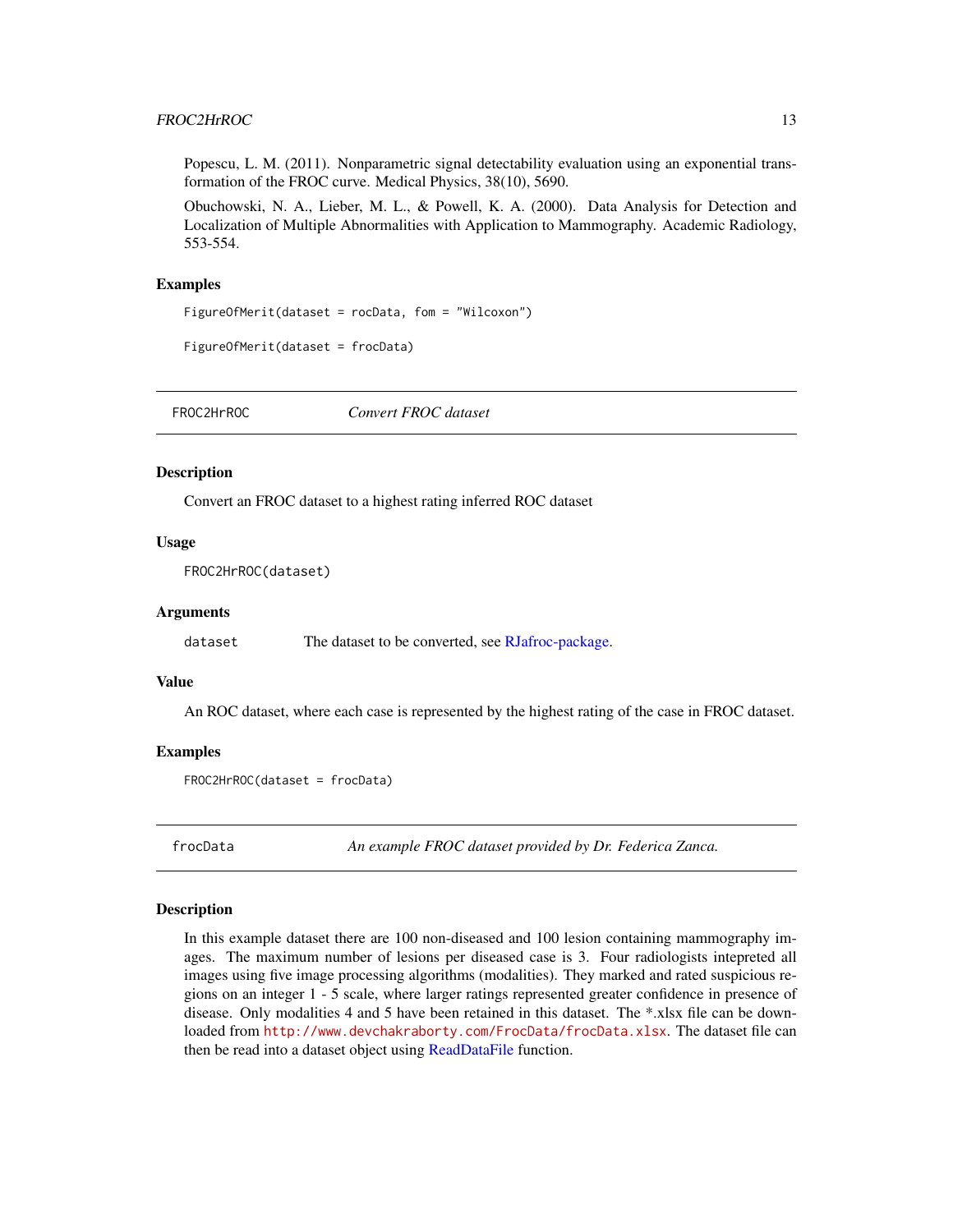#### <span id="page-13-0"></span>Usage

frocData

#### Format

A dataset object consisting of a list containing 8 elements, see [RJafroc-package.](#page-1-1)

#### Source

Zanca, F., Chakraborty, D. P., Van Ongeval, C., Jacobs, J., Claus, F., Marchal, G., & Bosmans, H. (2008). An improved method for simulating microcalcifications in digital mammograms. Medical Physics, 35(9), 4012-8.

<span id="page-13-1"></span>ORHAnalysis *Obuchowski-Rockette analysis with Hillis improvements*

#### Description

Performs Obuchowski-Rockette analysis with Hillis improvements for the specified dataset.

#### Usage

```
ORHAnalysis(dataset, fom = "wJAFROC", alpha = 0.05,
  covEstMethod = "Jackknife", nBoots = 200, option = "ALL")
```
#### Arguments

| dataset      | See DBMHAnalysis.                                                                                                                                                                  |
|--------------|------------------------------------------------------------------------------------------------------------------------------------------------------------------------------------|
| fom          | See DBMHAnalysis.                                                                                                                                                                  |
| alpha        | See DBMHAnalysis.                                                                                                                                                                  |
| covEstMethod | The method used to estimate the covariance matrix; can be "Jackknife", "Bootstrap"<br>or "DeLong", the last assumes the Wilcoxon FOM is chosen, otherwise an error<br>will result. |
| nBoots       | The number of bootstraps (default is 200), used only if the "Bootstrap" method<br>is used to estimate the covariance matrix.                                                       |
| option       | See DBMHAnalysis.                                                                                                                                                                  |

#### Value

The return value is a list with following elements:

| fomArrav | Figures of merit array. See the return of Figure Of Merit.                              |
|----------|-----------------------------------------------------------------------------------------|
| msT      | Mean square of the figure of merit corresponding to the the treatment effect.           |
| msTR     | Mean square of the figure of merit corresponding to the the treatment-reader<br>effect. |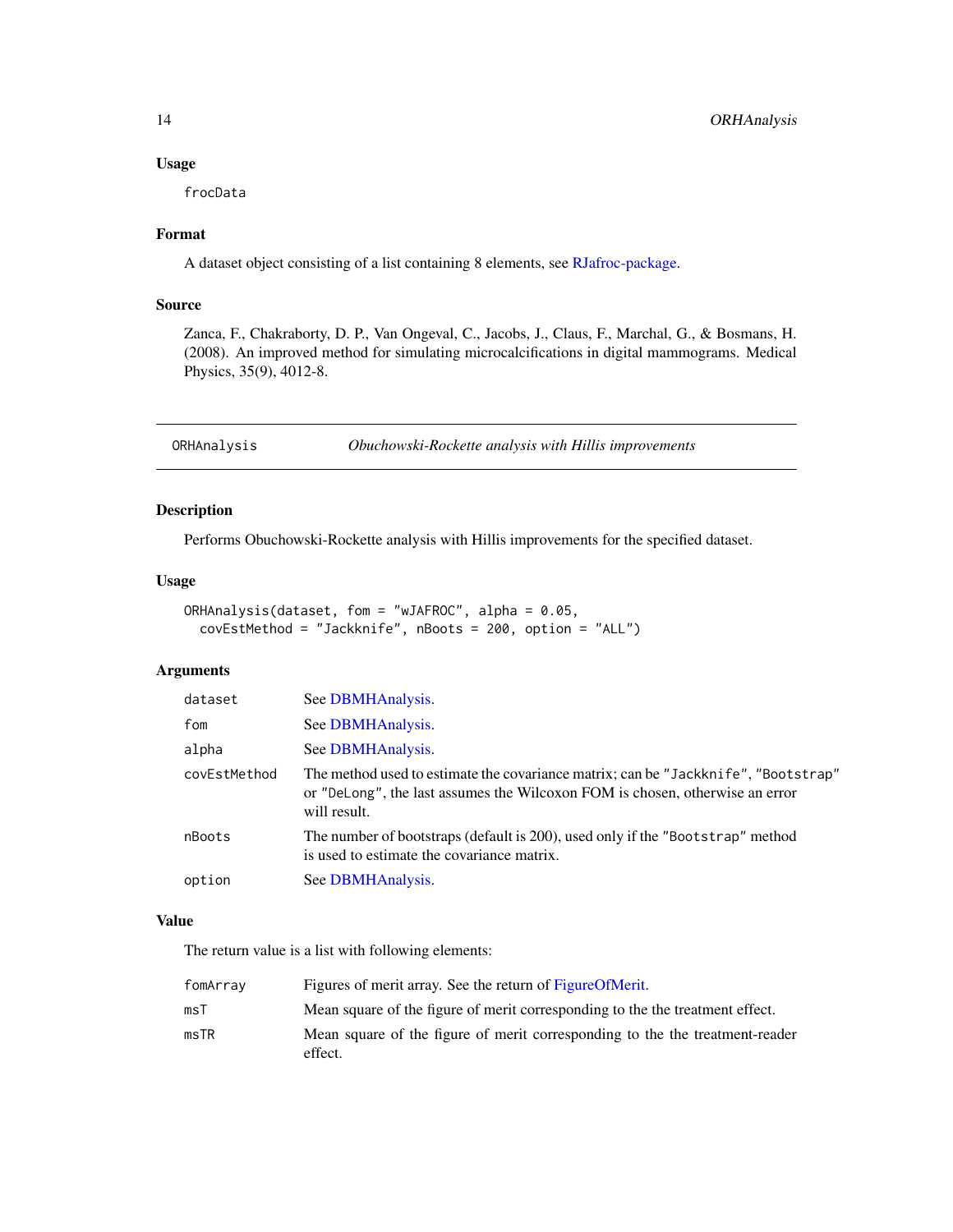#### <span id="page-14-0"></span>OutputReport 15

| varComp             | Obuchowski-Rockette variance component and covariance estimates. |  |
|---------------------|------------------------------------------------------------------|--|
| <b>fRRRC</b>        | See DBMHAnalysis.                                                |  |
| ddfRRRC             | See DBMHAnalysis.                                                |  |
| pRRRC               | See DBMHAnalysis.                                                |  |
| ciDiffTrtRRRC       | See DBMHAnalysis.                                                |  |
| ciAvgRdrEachTrtRRRC |                                                                  |  |
|                     | See DBMHAnalysis.                                                |  |
| <b>fFRRC</b>        | See DBMHAnalysis.                                                |  |
| ddfFRRC             | See DBMHAnalysis.                                                |  |
| pFRRC               | See DBMHAnalysis.                                                |  |
| ciDiffTrtFRRC       | See DBMHAnalysis.                                                |  |
| ciAvgRdrEachTrtFRRC |                                                                  |  |
|                     | See DBMHAnalysis.                                                |  |
| ciDiffTrtEachRdr    |                                                                  |  |
|                     | See DBMHAnalysis.                                                |  |
| varCovEachRdr       | Obuchowski-Rockette Variance and Cov1 estimates for each reader. |  |
| <b>fRRFC</b>        | See DBMHAnalysis.                                                |  |
| ddfRRFC             | See DBMHAnalysis.                                                |  |
| pRRFC               | See DBMHAnalysis.                                                |  |
| ciDiffTrtRRFC       | See DBMHAnalysis.                                                |  |
| ciAvgRdrEachTrtRRFC |                                                                  |  |
|                     | See DBMHAnalysis.                                                |  |

#### Examples

```
retOR <- ORHAnalysis(rocData, fom = "Wilcoxon")
print(retOR)
```
<span id="page-14-1"></span>

```
OutputReport Generate a formatted report of the analysis
```
#### Description

Generate a formatted report of the analysis and save to a text file.

```
OutputReport(fileName, format = "JAFROC", delimiter = ",", dataset,
  dataDscrpt = deparse(substitute(dataset)), reportFile, method = "DBMH",
  fom = "wJAFROC", alpha = 0.05, covEstMethod = "Jackknife",
  nBoots = 200, showWarnings = TRUE)
```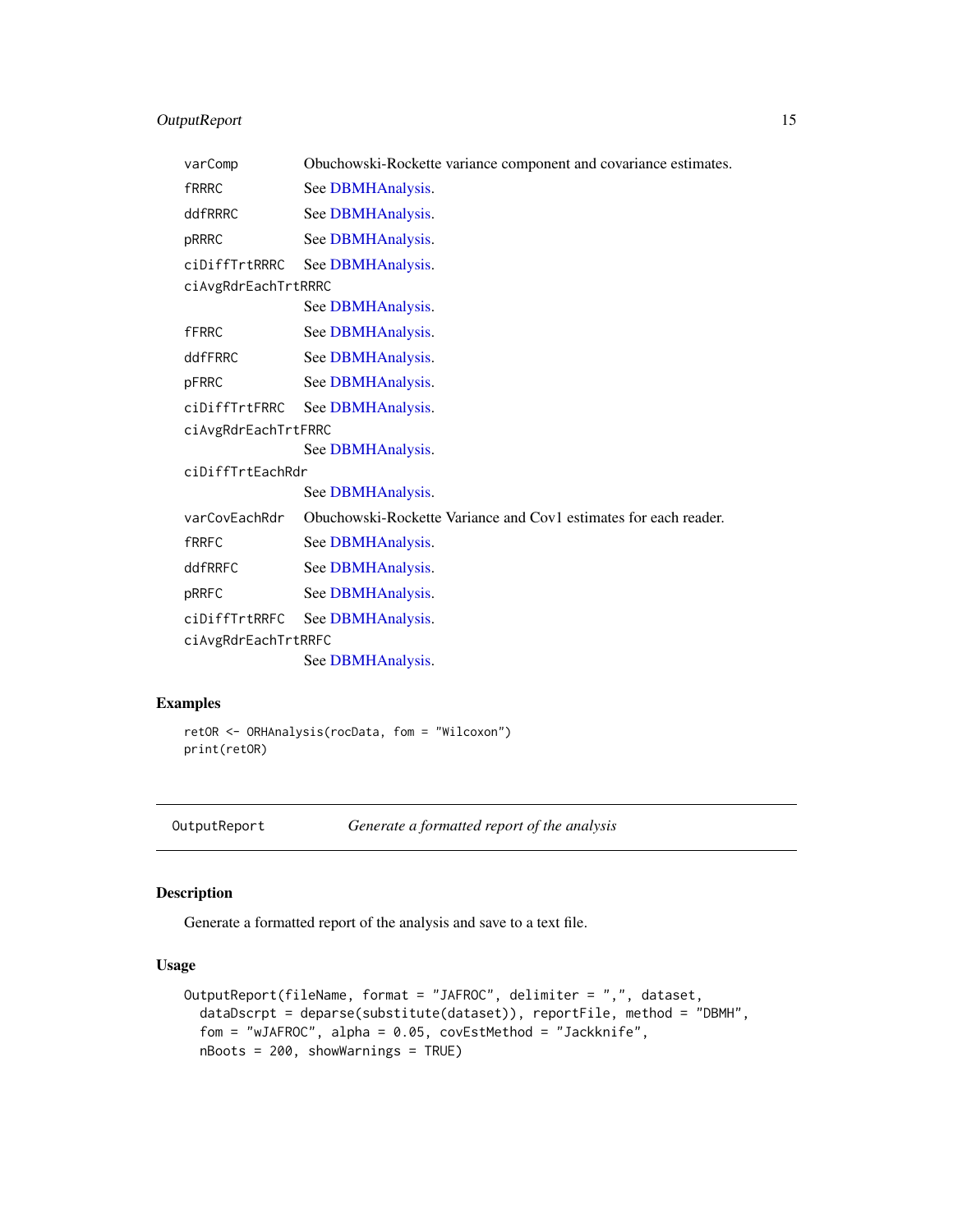#### <span id="page-15-0"></span>**Arguments**

| A string variable containing the name of the data file to be analyzed, see Read-<br>DataFile and "Details".                                                                                                                                                                |
|----------------------------------------------------------------------------------------------------------------------------------------------------------------------------------------------------------------------------------------------------------------------------|
| The format of the data specified in fileName: see ReadDataFile and "Details".                                                                                                                                                                                              |
| See ReadDataFile.                                                                                                                                                                                                                                                          |
| The dataset object to be analyzed, see RJafroc-package and "Details".                                                                                                                                                                                                      |
| Only needed if a dataset object is specified. It is a string descriptor of the dataset<br>object, the default is the variable name of dataset, see "Details".                                                                                                              |
| The file name of the output report file. If this parameter is missing, the func-<br>tion will use fileName or dataDscrpt followed by the underscore separated<br>concatenation of method and fom as the output report file.                                                |
| The analysis method: "ORH" or "DBMH".                                                                                                                                                                                                                                      |
| See DBMHAnalysis.                                                                                                                                                                                                                                                          |
| See DBMHAnalysis.                                                                                                                                                                                                                                                          |
| See ORHAnalysis.                                                                                                                                                                                                                                                           |
| See ORHAnalysis.                                                                                                                                                                                                                                                           |
| A logical variable: if TRUE, a warning will be issued if the report file already<br>exists and the program will wait until the user inputs "y" or "n" to determine<br>whether to overwrite the existing file. If FALSE, the existing file will be silently<br>overwritten. |
|                                                                                                                                                                                                                                                                            |

#### Details

At least one of the combinations of fileName and format or dataset and dataDscrpt must be specified. If both are specified, the data file fileName is analyzed and the dataset object dataset is ignored.

#### Value

A formatted report of the data analysis, patterned roughly on that of OR-DBM MRMC V2.5.

#### Examples

```
## deliberately overriding the default for showWarnings, so as to not confuse
## timing tests run by CRAN; you should not need to do this
OutputReport(dataset = rocData, method = "DBMH", fom = "Wilcoxon",
            dataDscrpt = "MyROCData", showWarnings = FALSE)
## Not run:
## Generate a analysis report for a data file.
fileName <- system.file("tests", "rocData.xlsx", package = "RJafroc")
OutputReport(fileName = fileName, method = "DBMH", fom = "Wilcoxon",
            showWarnings = FALSE)
## Output report for an existing dataset
OutputReport(dataset = rocData, method = "DBMH", fom = "Wilcoxon",
```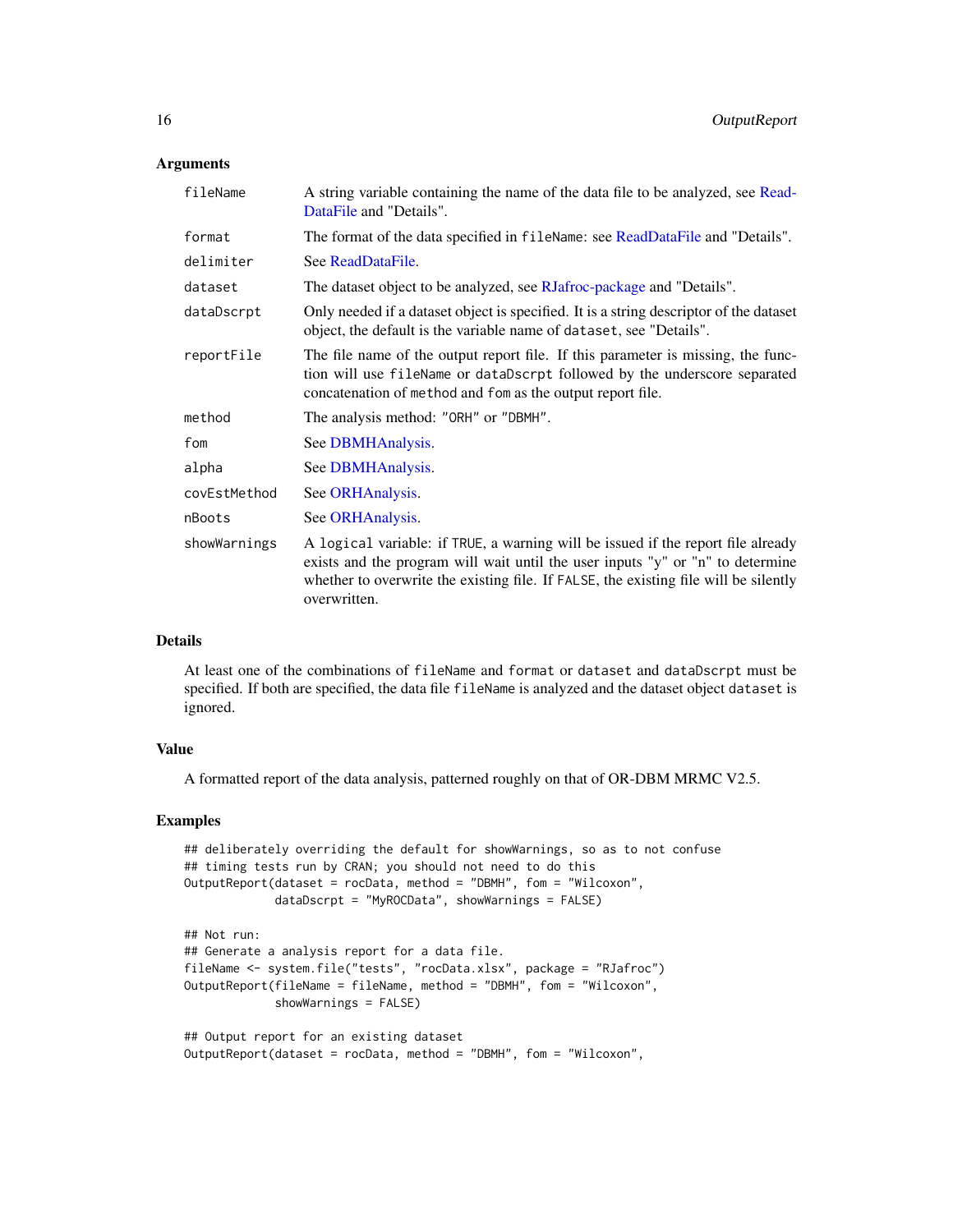#### <span id="page-16-0"></span>PowerGivenJK 17

```
reportFile = "MyROCDataAnalysis.txt", showWarnings = FALSE)
OutputReport(dataset = rocData, method = "ORH", fom = "Wilcoxon", showWarnings = FALSE)
OutputReport(dataset = frocData, method = "DBMH", fom = "Wilcoxon") # ERROR!
OutputReport(dataset = frocData, method = "ORH") # default fom is wJAFROC
OutputReport(dataset = frocData, method = "DBMH", fom = "HrAuc")
OutputReport(dataset = roiData, method = "ORH", fom = "ROI")
## End(Not run)
```
<span id="page-16-1"></span>

| PowerGivenJK |  |
|--------------|--|
|--------------|--|

Calculate statistical power given numbers of readers J and cases K *for ROC studies*

#### Description

Calculate the statistical power with the given number of readers, number of cases and DBM or OR variances components.

#### Usage

```
PowerGivenJK(J, K, varYTR, varYTC, varYEps, cov1, cov2, cov3, varEps, msTR,
 KStar, alpha = 0.05, effectSize = 0.05, randomOption = "ALL")
```
#### Arguments

| J                | The number of readers to be used in the calculation.                                                                                                                                       |
|------------------|--------------------------------------------------------------------------------------------------------------------------------------------------------------------------------------------|
| К                | The number of cases to be used in the calculation.                                                                                                                                         |
| varYTR           | The DBM variance component of treatment (modality)-by-reader interaction term.                                                                                                             |
| varYTC           | The DBM variance component of treatment (modality)-by-case interaction term.                                                                                                               |
| varYEps          | The variance component of DBM error term.                                                                                                                                                  |
| cov1             | The OR covariances of the figure of merit estimates of same reader and different<br>modalities.                                                                                            |
| cov <sub>2</sub> | The OR covariances of the figure of merit estimates of same reader and different<br>modalities.                                                                                            |
| cov3             | The OR covariances of the figure of merit estimates of same reader and different<br>modalities.                                                                                            |
| varEps           | The variance component of OR error term.                                                                                                                                                   |
| msTR             | Treatment (modality)-by-reader mean square of the figure of merit.                                                                                                                         |
| KStar            | See SampleSizeGivenJ.                                                                                                                                                                      |
| alpha            | The significant ce level.                                                                                                                                                                  |
| effectSize       | The effect size to be used in the calculation.                                                                                                                                             |
| randomOption     | The random option. It can be "ALL", "READERS" or "CASES", which indicate<br>predictions for $(1)$ random readers and random cases, $(2)$ random readers only<br>and (3) random cases only. |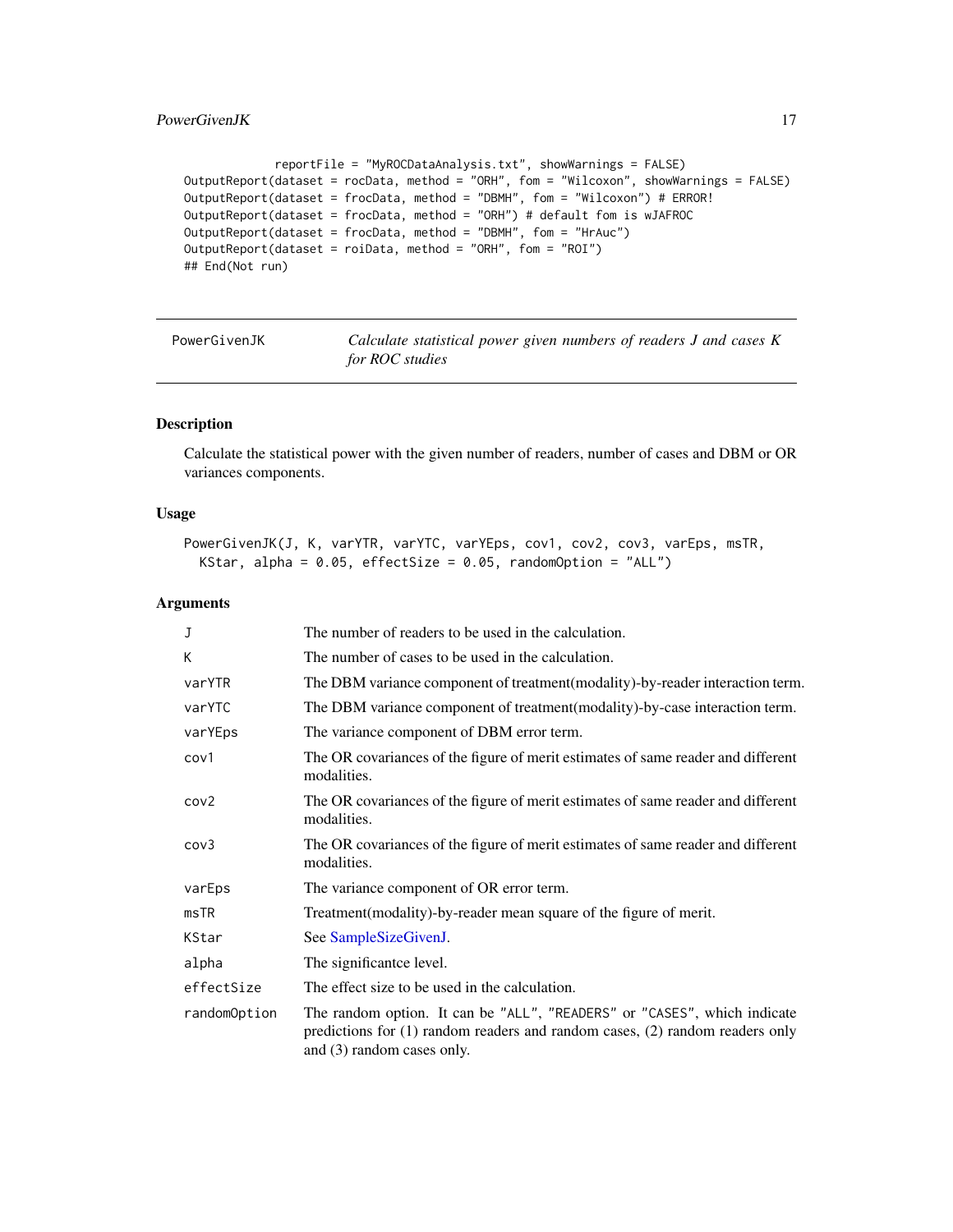#### <span id="page-17-0"></span>Details

To calculate the statistical power, either the group of DBM variance components (varYTR, varYTC, and varYEps) or OR variance components (cov1, cov2, cov3, varEps, msTR and KStar) should be specified. If both of them are given, DBM variance components are used and OR variance components are ignored.

#### Value

The statistical power with given components and condition.

#### References

Hillis, S. L., Obuchowski, N. A., & Berbaum, K. S. (2011). Power Estimation for Multireader ROC Methods: An Updated and Unified Approach. Acad Radiol, 18, 129-142.

Hillis, S. L., Obuchowski, N. a, Schartz, K. M., & Berbaum, K. S. (2005). A comparison of the Dorfman-Berbaum-Metz and Obuchowski-Rockette methods for receiver operating characteristic (ROC) data. Statistics in Medicine, 24(10), 1579-607.

#### Examples

```
## Following is an example of sample size calculation with DBM variance componements.
retDbm <- DBMHAnalysis(data = rocData, fom = "Wilcoxon")
effectSize <- retDbm$ciDiffTrtRRRC$Estimate
varCompDBM <- retDbm$varComp
varYTR <- varCompDBM$varComp[3]
varYTC <- varCompDBM$varComp[4]
varYEps <- varCompDBM$varComp[6]
PowerGivenJK(J = 6, K = 251, varYTR = varYTR, varYTC = varYTC,
             varYEps = varYEps, effectSize = effectSize)
## Following is an example of sample size calculation with OR variance componements.
retOR <- ORHAnalysis(data = rocData, fom = "Wilcoxon", covEstMethod = "Jackknife")
effectSize <- retDbm$ciDiffTrtRRRC$Estimate
varCompOR <- retOR$varComp
cov1 <- varCompOR$varCov[3]
cov2 <- varCompOR$varCov[4]
cov3 <- varCompOR$varCov[5]
varEps <- varCompOR$varCov[6]
KStar <- length(rocData$NL[1,1,,1])
msTR <- retOR$msTR
PowerGivenJK(J = 6, K = 251, cov1 = cov1, cov2 = cov2, cov3 = cov3,
             varEps = varEps, msTR = msTR, KStar = KStar, effectSize = effectSize)
```
<span id="page-17-1"></span>PowerTable *Calculate power table, different combinations, of J and K for desired power for ROC studies.*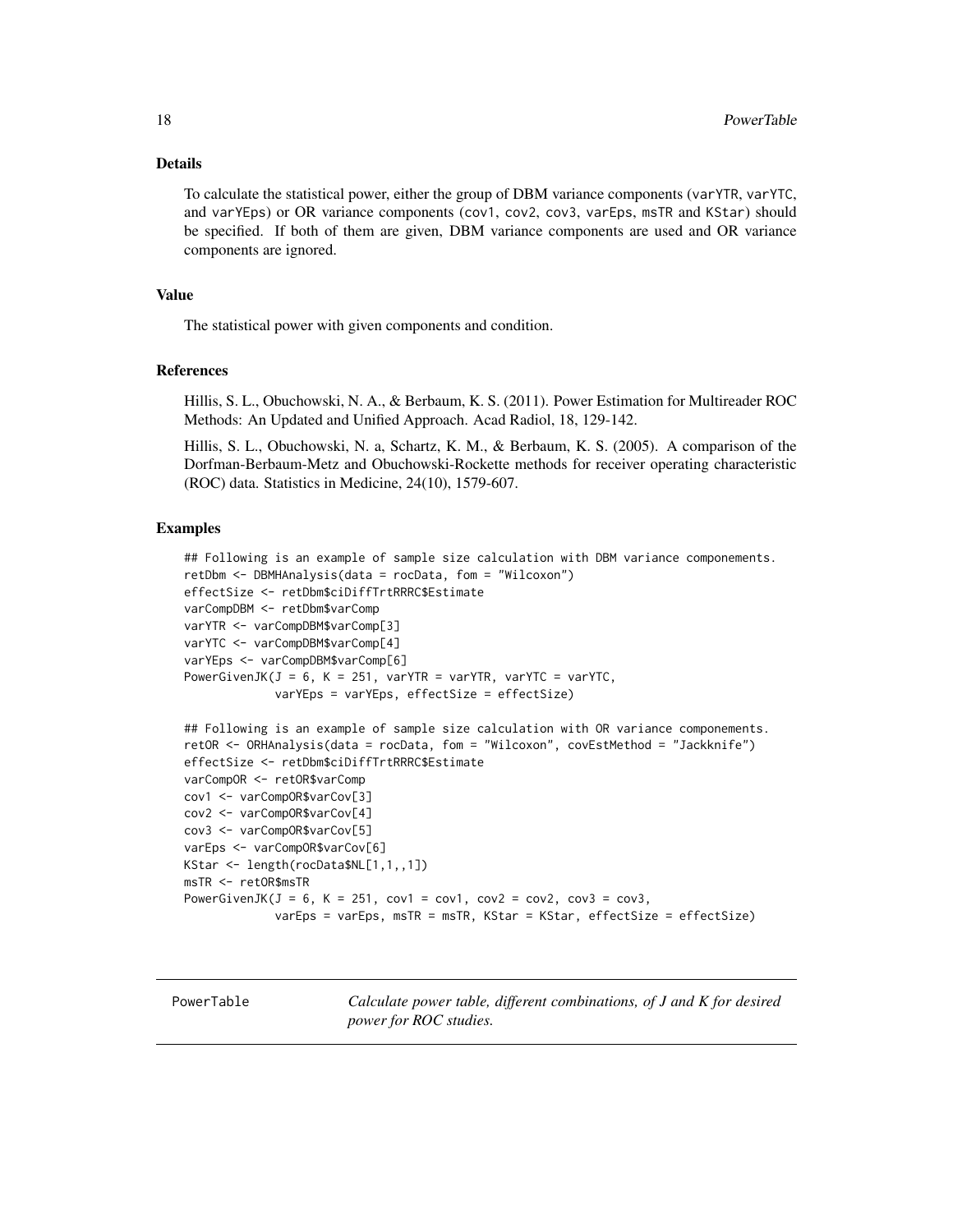#### <span id="page-18-0"></span>ReadDataFile 19

#### Description

Calculate required sample size for the specified dataset with given significance level, effect size and desired power

#### Usage

```
PowerTable(dataset, alpha = 0.05, effectSize = 0.05, desiredPower = 0.8,
  randomOption = "ALL")
```
#### Arguments

| dataset      | The dataset to be analyzed, see RJafroc-package.                                                                                                                                           |
|--------------|--------------------------------------------------------------------------------------------------------------------------------------------------------------------------------------------|
| alpha        | The significant ce level.                                                                                                                                                                  |
| effectSize   | The effect size to be used in the calculation.                                                                                                                                             |
| desiredPower | The desired statistical power.                                                                                                                                                             |
| randomOption | The random option. It can be "ALL", "READERS" or "CASES", which indicate<br>predictions for $(1)$ random readers and random cases, $(2)$ random readers only<br>and (3) random cases only. |

#### Value

The return is a data frame containing following three columns.

| numReaders | The number of readers.                                                 |
|------------|------------------------------------------------------------------------|
| numCases   | The number of cases.                                                   |
| power      | The statistical power for the number of readers and cases combination. |

#### Examples

```
retDbm <- DBMHAnalysis(data = rocData, fom = "Wilcoxon")
effectSize <- retDbm$ciDiffTrtRRRC$Estimate
PowerTable(dataset = rocData, effectSize = effectSize)
```
<span id="page-18-1"></span>

| ReadDataFile | Reads the data file and creates a dataset object |  |
|--------------|--------------------------------------------------|--|
|--------------|--------------------------------------------------|--|

#### Description

Reads the dataset file to be analyzed and creates a dataset object for subsequent analysis.

```
ReadDataFile(fileName, format = "JAFROC", delimiter = ",")
```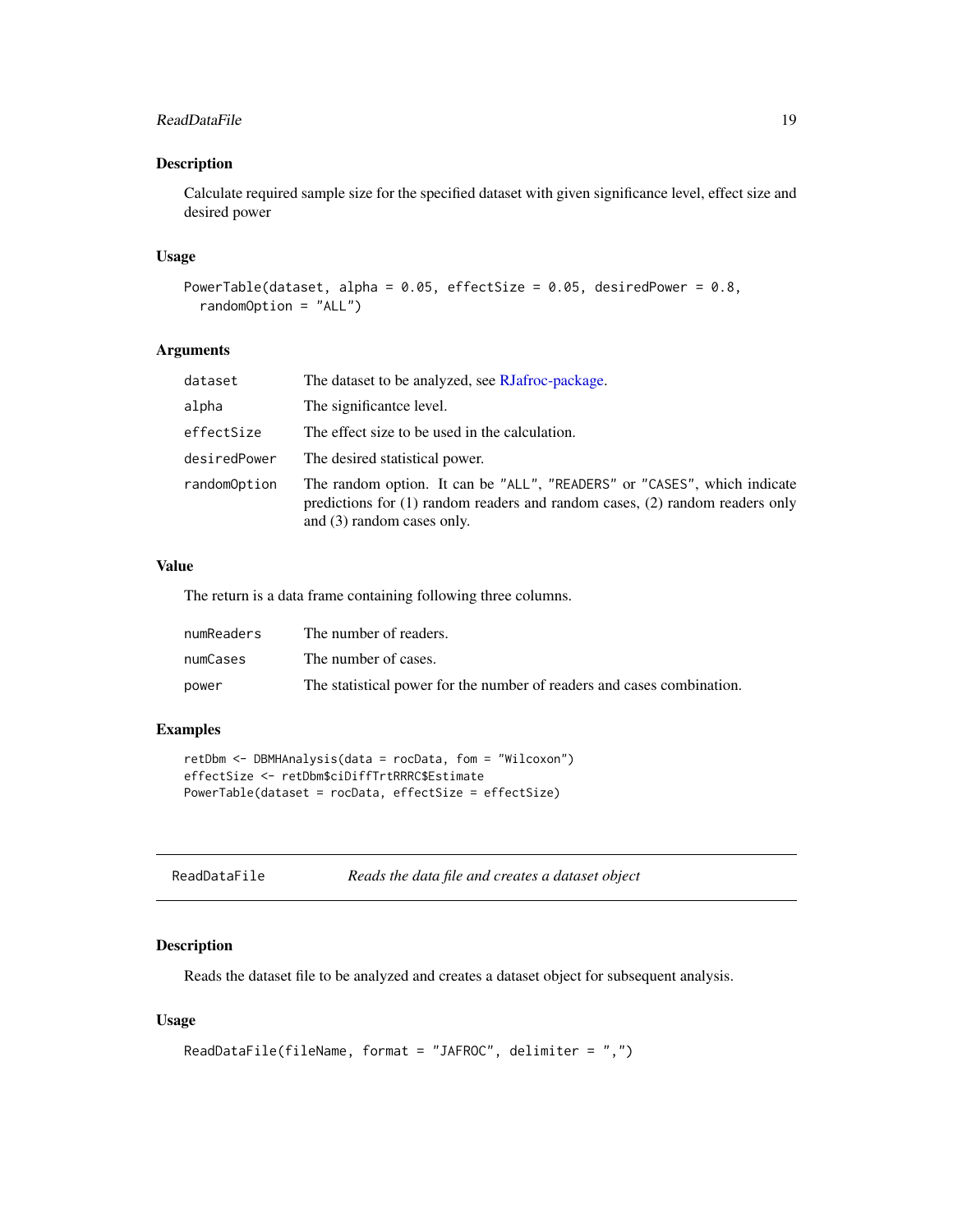#### <span id="page-19-0"></span>**Arguments**

| fileName  | A string specifying the name of the file that contains the dataset. The extension<br>of the file must match the corresponding format specified below.                                                                                                                                                                                                                                 |
|-----------|---------------------------------------------------------------------------------------------------------------------------------------------------------------------------------------------------------------------------------------------------------------------------------------------------------------------------------------------------------------------------------------|
| format    | A string specifying the format of the data file. It can be "JAFROC" (the default),<br>"MRMC" or "iMRMC". For "MRMC" the format is determined by the extension of<br>the data file as specified in http://perception.radiology.uiowa.edu/: the<br>file extension can be .csv or .txt or .lrc. For file extension .imme the format is<br>described in https://code.google.com/p/imrmc/. |
| delimiter | The string delimiter to be used for the "MRMC" format ("," is the default), see<br>http://perception.radiology.uiowa.edu/. This parameter is not used when<br>reading "JAFROC" or "iMRMC" data files.                                                                                                                                                                                 |

#### Value

A dataset with the specified structure, see [RJafroc-package.](#page-1-1)

#### Examples

```
fileName <- system.file("tests", "rocData.xlsx", package = "RJafroc")
RocDataXlsx<- ReadDataFile(fileName)
## Not run:
fileName <- system.file("tests", "rocData.csv", package = "RJafroc")
RocDataCsv<- ReadDataFile(fileName, format = "MRMC")
fileName <- system.file("tests", "rocData.imrmc", package = "RJafroc")
RocDataImrmc<- ReadDataFile(fileName, format = "iMRMC")
fileName <- system.file("tests", "frocData.xlsx", package = "RJafroc")
FrocDataXlsx <- ReadDataFile(fileName)
fileName <- system.file("tests", "roiData.xlsx", package = "RJafroc")
RoiDataXlsx <- ReadDataFile(fileName)
## End(Not run)
```
RJafrocGui *Graphical user interface to* RJafroc *functions*

#### Description

Start a graphical user interface which is functionally similar to Windows JAFROC software (Version 4.2.1)

#### Usage

RJafrocGui(useBrowser = FALSE)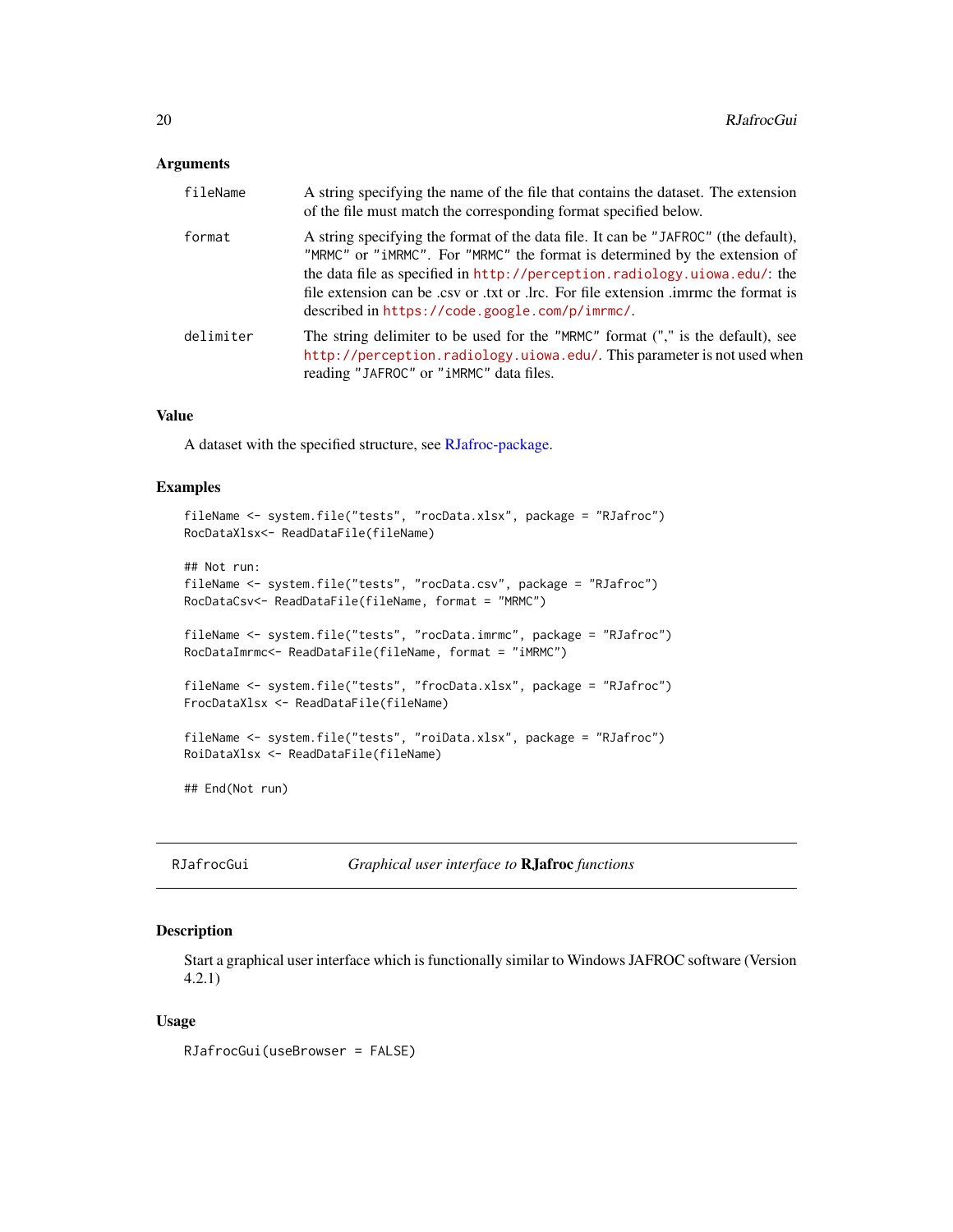#### <span id="page-20-0"></span>rocData 21

#### Arguments

useBrowser a logical variable, if TRUE the default internet browser is used, otherwise RStudio's internal browser is used. Default is FALSE. See "Details".

#### Details

For Windows users, we suggest setting useBrowser to TRUE due to a bug in RStudio's (Version 0.99.467) internal broswer which prevents saving plots.

#### Examples

```
## Not run:
## For Windows users:
RJafrocGui(useBrowser = TRUE)
```
## For other users: RJafrocGui()

## End(Not run)

rocData *An ROC dataset originally provided by Dr. Kevin Berbaum, U of Iowa, ca. 2002.*

#### Description

This ROC dataset was collected by Carolyn Van Dyke, MD, in an ROC study that compared the performance of two modalities (Spin Echo MRI and cine MRI). There are 69 non-diseased and 45 diseased cases. Five radiologists interpreted all images in both modalities using an integer 1 - 5 ratings scale, where larger ratings represented stronger confidence for presence of disease. The \*.xlsx file can be downloaded from [http://www.devchakraborty.com/RocData/](http://www.devchakraborty.com/RocData/rocData.xlsx) [rocData.xlsx](http://www.devchakraborty.com/RocData/rocData.xlsx). The dataset file can then be read into a dataset object using [ReadDataFile](#page-18-1) function. The \*.csv and \*.lrc files can be downloaded from OR-DBM MRMC website, currently [http://](http://perception.radiology.uiowa.edu/) [perception.radiology.uiowa.edu/](http://perception.radiology.uiowa.edu/). Alternatively they can be downloaded from [http://www.](http://www.devchakraborty.com/RocData/rocData.csv) [devchakraborty.com/RocData/rocData.csv](http://www.devchakraborty.com/RocData/rocData.csv) or [http://www.devchakraborty.com/RocData/](http://www.devchakraborty.com/RocData/rocData.lrc) [rocData.lrc](http://www.devchakraborty.com/RocData/rocData.lrc). The iMRMC file can be downloaded from [http://www.devchakraborty.com/](http://www.devchakraborty.com/RocData/rocData.imrmc) [RocData/rocData.imrmc](http://www.devchakraborty.com/RocData/rocData.imrmc).

#### Usage

rocData

#### Format

A dataset object consisting of a list containing 8 elements, see [RJafroc-package.](#page-1-1)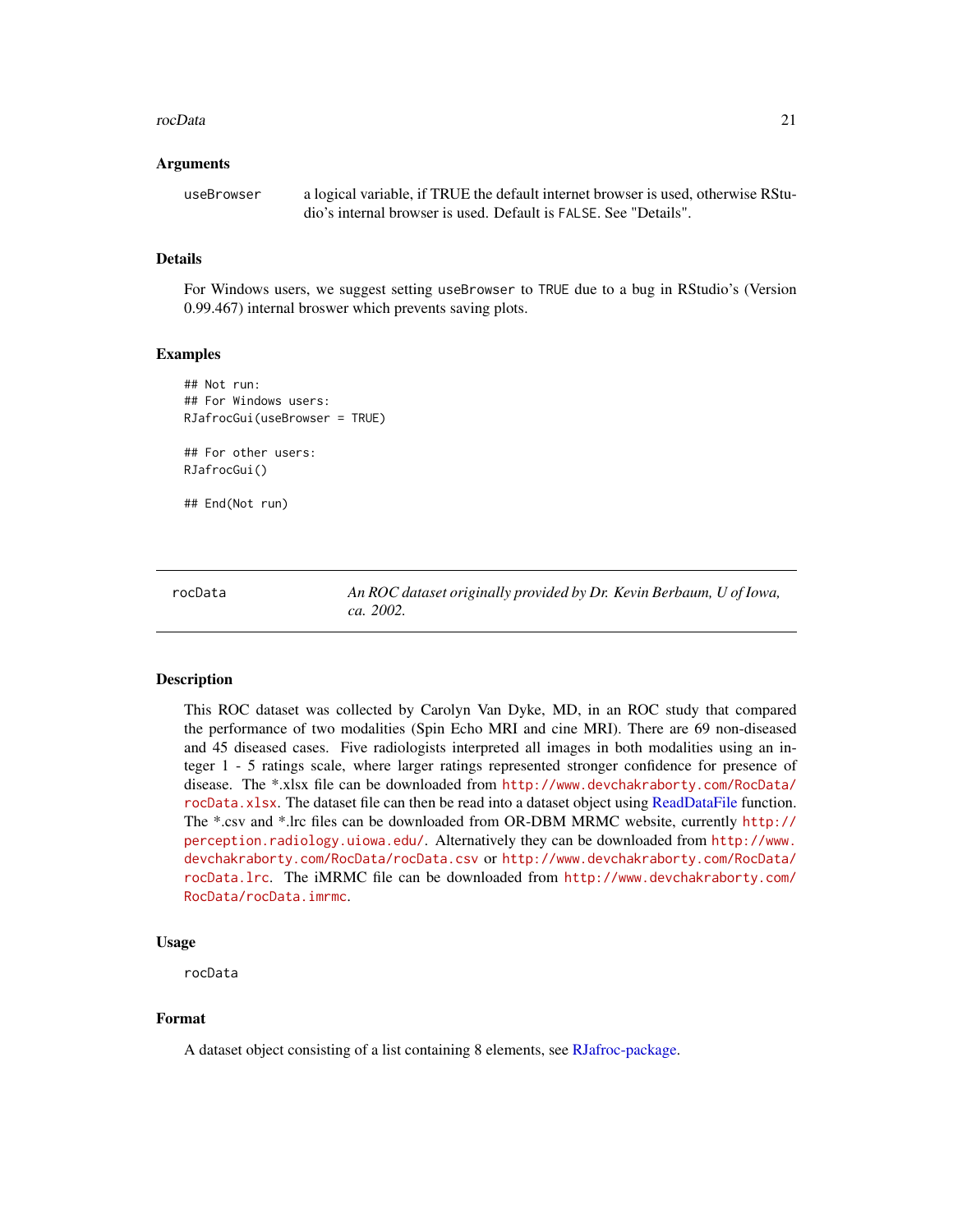#### <span id="page-21-0"></span>Source

Van Dyke, C. W., et al. "Cine MRI in the diagnosis of thoracic aortic dissection." 79th Annual Meeting of the Radiological Society of North America, Radiological Society of North America, Chicago, Illinois. 1993.

roiData *An ROI dataset produced by a data simulator*

#### Description

This ROI dataset represents a simulation study in which two modalities are compared. There are 50 non-diseased and 40 diseased cases and each case is divided into 4 ROis. Five simulated readers rated each ROI in both modalities using a floating point scale, where larger ratings represented stronger confidence for presence of disease. The NL array contains the ratings of all non-diseased ROIs while the LL array contains the ratings of all diseased ROIs. The \*.xlsx file can be downloaded from <http://www.devchakraborty.com/RoiData/roiData.xlsx>. The dataset file can then be read into a dataset object using [ReadDataFile](#page-18-1) function.

#### Usage

roiData

#### Format

A dataset object consisting of a list containing 8 elements, see [RJafroc-package.](#page-1-1)

#### Source

The simulator used to generate the values is availabe from Dr. Chakraborty's website [http://www.](http://www.devchakraborty.com/RoiData/RoiSimulator.zip) [devchakraborty.com/RoiData/RoiSimulator.zip](http://www.devchakraborty.com/RoiData/RoiSimulator.zip).

<span id="page-21-1"></span>

| SampleSizeGivenJ | Calculate number of cases for specified number of readers J to achieve |
|------------------|------------------------------------------------------------------------|
|                  | the desired power for ROC studies.                                     |

#### Description

Calculate required number of cases to achieve the desired power for specified number of readers J and DBM or OR variability parameters.

```
SampleSizeGivenJ(J, varYTR, varYTC, varYEps, cov1, cov2, cov3, varEps, msTR,
 KStar, alpha = 0.05, effectSize = 0.05, desiredPower = 0.8,
  randomOption = "ALL")
```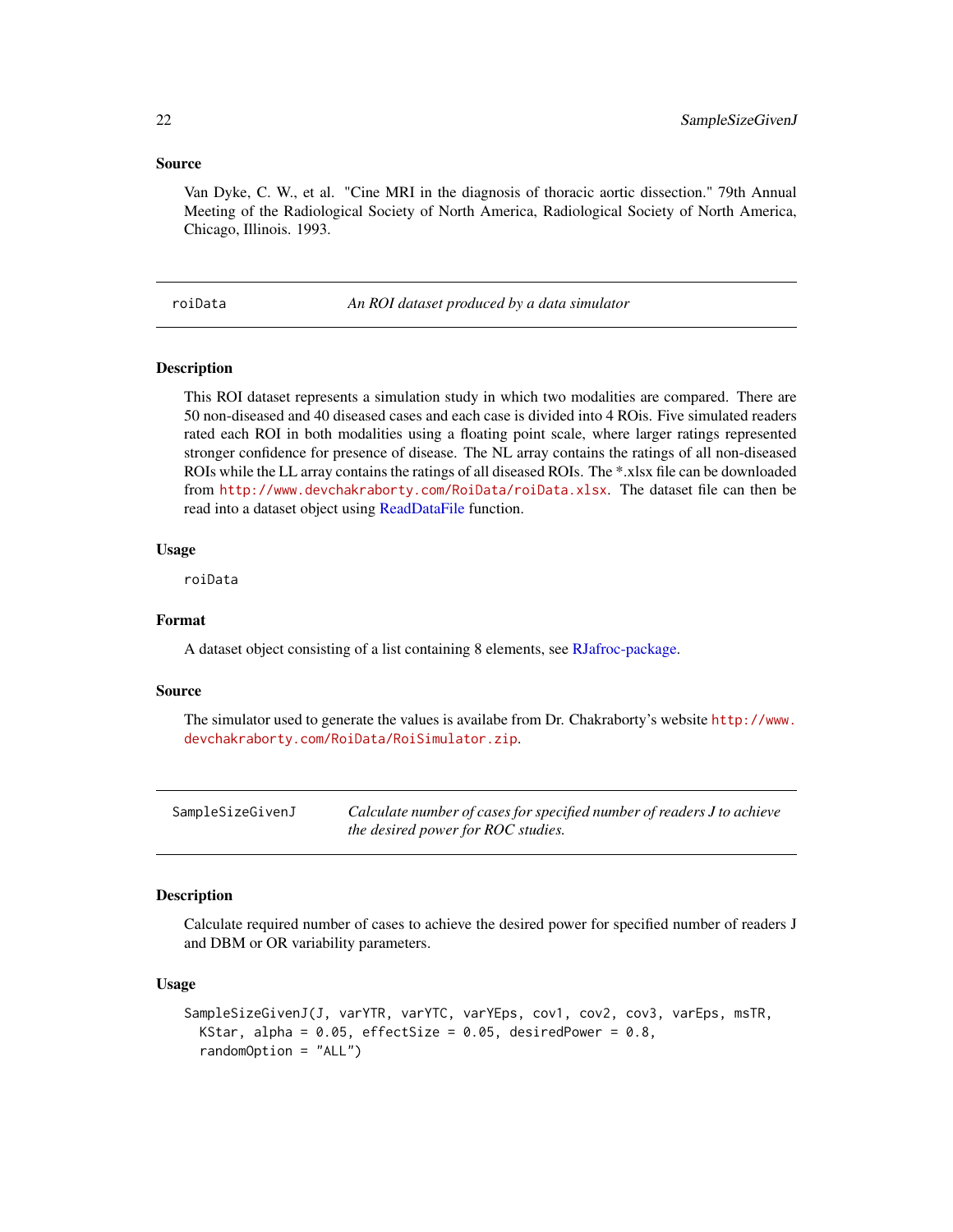#### SampleSizeGivenJ 23

#### **Arguments**

| $\mathbf{J}$     | The number of readers.                                                                                                                                                |
|------------------|-----------------------------------------------------------------------------------------------------------------------------------------------------------------------|
| varYTR           | The DBM pseudovalue treatment-by-reader variance component.                                                                                                           |
| varYTC           | The DBM pseudovalue treatment-by-case variance component.                                                                                                             |
| varYEps          | The DBM pseudovalue error variance.                                                                                                                                   |
| cov1             | The covariance of the FOM resampling estimates for same reader and different<br>modalities.                                                                           |
| cov <sub>2</sub> | The covariance of the FOM resampling estimates for different readers and same<br>modalities.                                                                          |
| cov3             | The covariance of the FOM resampling estimates for different readers and dif-<br>ferent modalities.                                                                   |
| varEps           | The variance of the FOM resampling estimates for same reader and same modal-<br>ities.                                                                                |
| msTR             | Treatment-by-reader mean square of the FOM.                                                                                                                           |
| KStar            | The number of cases in the pilot study, only required when using OR variability<br>parameters                                                                         |
| alpha            | The significance level of the study, default value is 0.05.                                                                                                           |
| effectSize       | The effect size to be used in the study, default value is 0.05.                                                                                                       |
| desiredPower     | The desired statistical power, default value is 0.8.                                                                                                                  |
| randomOption     | It can be "ALL", "READERS" or "CASES", which indicate predictions for (1) ran-<br>dom readers and random cases, (2) random readers only and (3) random cases<br>only. |

#### Details

To calculate the sample size, either the group of DBM variance components (varYTR, varYTC, and varYEps) or OR covariance matrix elements and mean squares and number of cases in pilot study should be specified. If both of them are given, DBM variance components are used and OR values are ignored. Specifically, either numeric values of varYTR, varYTC, varYEps can be supplied, or the function call must explicitly state  $cov1 = value1$ ,  $cov2 = value2$ ,  $cov3 = value3$ , varEps = value4, msTR = value5, KStar = value6, as is standard usage in R.

#### Value

A list of two elements:

|       | The minimum number of cases to just achieve the desired statistical power. |
|-------|----------------------------------------------------------------------------|
| power | The predicted statistical power.                                           |

#### References

Hillis, S. L., Obuchowski, N. A., & Berbaum, K. S. (2011). Power Estimation for Multireader ROC Methods: An Updated and Unified Approach. Acad Radiol, 18, 129-142.

Hillis, S. L., Obuchowski, N. A, Schartz, K. M., & Berbaum, K. S. (2005). A comparison of the Dorfman-Berbaum-Metz and Obuchowski-Rockette methods for receiver operating characteristic (ROC) data. Statistics in Medicine, 24(10), 1579-607.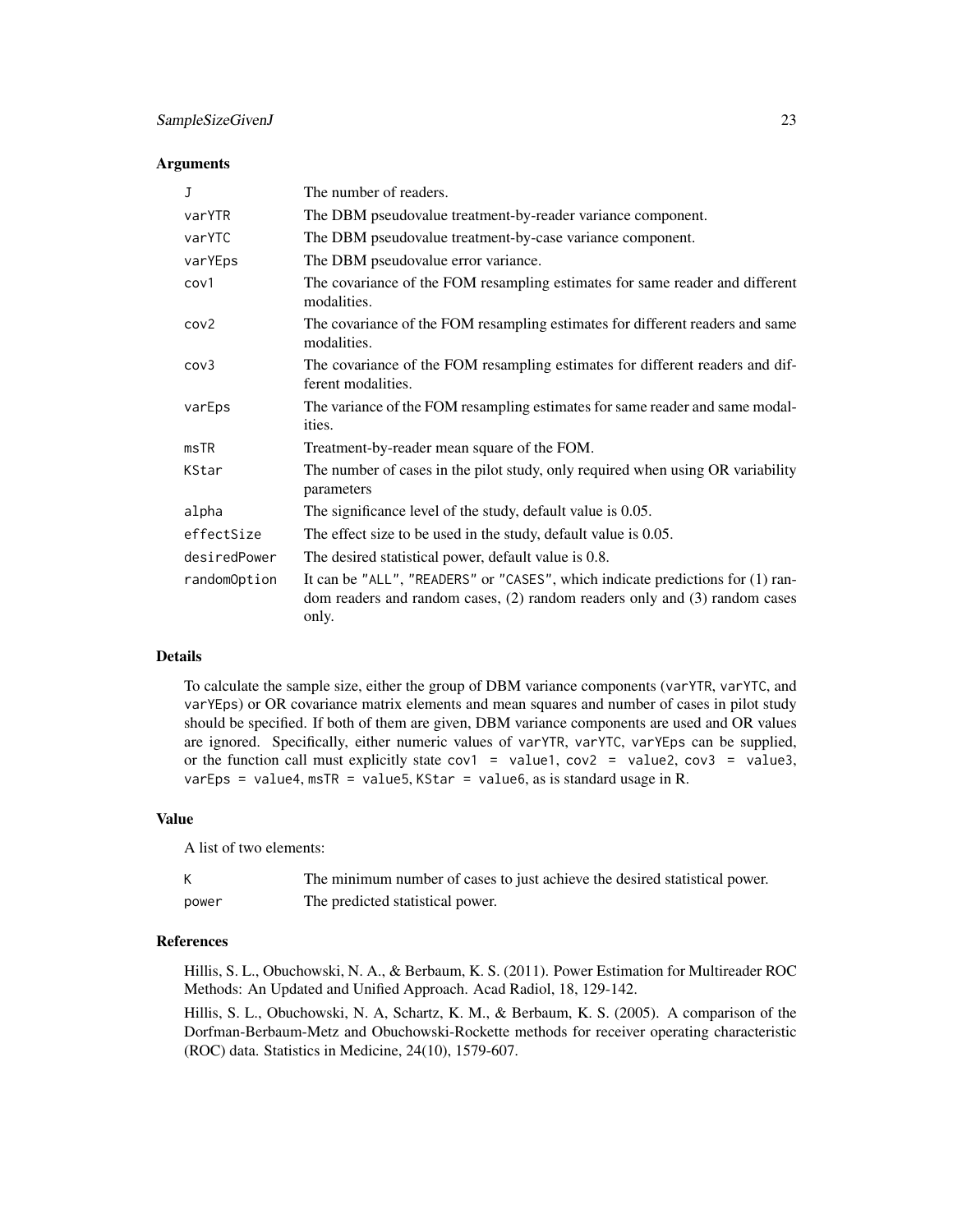#### Examples

```
## Following is an example of sample size calculation with DBM variance components.
retDbm <- DBMHAnalysis(data = rocData, fom = "Wilcoxon")
effectSize <- retDbm$ciDiffTrtRRRC$Estimate
varCompDBM <- retDbm$varComp
varYTR <- varCompDBM$varComp[3]
varYTC <- varCompDBM$varComp[4]
varYEps <- varCompDBM$varComp[6]
SampleSizeGivenJ(J = 6, varYTR = varYTR, varYTC = varYTC, varYEps = varYEps,
                 effectSize =effectSize)
## Following is an example of sample size calculation with OR variance components.
retOR <- ORHAnalysis(data = rocData, fom = "Wilcoxon", covEstMethod = "Jackknife")
effectSize <- retOR$ciDiffTrtRRRC$Estimate
varCompOR <- retOR$varComp
cov1 <- varCompOR$varCov[3]
cov2 <- varCompOR$varCov[4]
cov3 <- varCompOR$varCov[5]
varEps <- varCompOR$varCov[6]
msTR <- retOR$msTR
KStar <-114SampleSizeGivenJ(J = 6, cov1 = cov1, cov2 = cov2, cov3 = cov3, varEps= varEps,
                 msTR = msTR, KStar = KStar, effectSize =effectSize)
## Not run:
## Following is an example of sample size calculation with DBM variance components,
## and scanning the number of readers
retDbm <- DBMHAnalysis(data = rocData, fom = "Wilcoxon")
effectSize <- retDbm$ciDiffTrtRRRC$Estimate
varYTR <- retDbm$varComp$varComp[3]
varYTC <- retDbm$varComp$varComp[4]
varYEps <- retDbm$varComp$varComp[6]
effectSize <- retDbm$ciDiffTrtRRRC$Estimate
for (J in 6:10) {
 ret <- SampleSizeGivenJ(J, varYTR, varYTC, varYEps, effectSize =effectSize)
message("# of readers = ", J, " estimated # of cases = ", ret$K, ", predicted power = ",
    signif(ret$power,3), "\n")
}
## Following is an example of sample size calculation with OR variance components,
## using bootstrap to estimate variance components
retOR <- ORHAnalysis(data = rocData, fom = "Wilcoxon", covEstMethod = "Bootstrap")
effectSize <- retOR$ciDiffTrtRRRC$Estimate
varCompOR <- retOR$varComp
cov1 <- varCompOR$varCov[3]
cov2 <- varCompOR$varCov[4]
cov3 <- varCompOR$varCov[5]
varEps <- varCompOR$varCov[6]
msTR <- retOR$msTR
KStar <- length(rocData$NL[1,1,,1])
SampleSizeGivenJ(J = 6, cov1 = cov1, cov2 = cov2, cov3 = cov3, varEps= varEps,
                 msTR = msTR, KStar = KStar, effectSize =effectSize)
```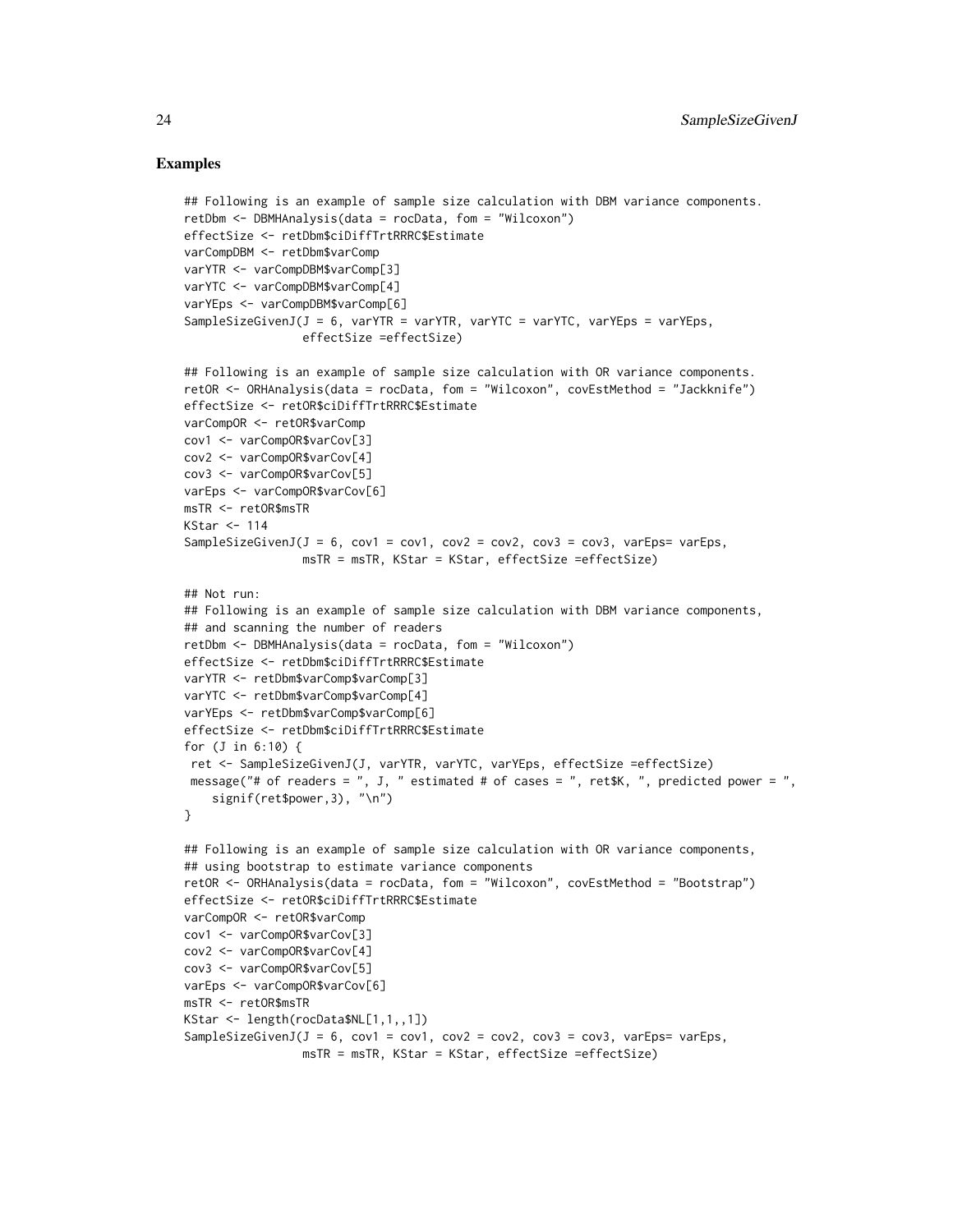<span id="page-24-0"></span>## End(Not run)

#### <span id="page-24-1"></span>SaveDataFile *Save ROC data file in a different format*

#### Description

Save ROC data file in a different format so it can be analyzed with alternate software.

#### Usage

```
SaveDataFile(dataset, fileName, format = "JAFROC",
  dataDscrpt = paste0(deparse(substitute(dataset)), " Data File"))
```
#### Arguments

| dataset    | The dataset object to be saved in the specified format, see RJafroc-package.                                                                                                                                                                              |
|------------|-----------------------------------------------------------------------------------------------------------------------------------------------------------------------------------------------------------------------------------------------------------|
| fileName   | The file name of the output data file. The extension of the data file must match<br>the corresponding format, see RJafroc-package.                                                                                                                        |
| format     | The format of the data file, which can be "JAFROC", "MRMC" or "iMRMC", see<br>RJafroc-package.                                                                                                                                                            |
| dataDscrpt | An optional string variable describing the data file, the default value is the vari-<br>able name of dataset. The decription appears on the first line of *.lrc or *immers<br>data file. This parameter is not used when saving dataset in other formats. |

#### Examples

```
SaveDataFile(dataset = rocData, fileName = "rocData2.xlsx", format = "JAFROC")
SaveDataFile(dataset = rocData, fileName = "rocData2.csv", format = "MRMC")
SaveDataFile(dataset = rocData, fileName = "rocData2.lrc", format = "MRMC",
            dataDscrpt = "ExampleROCdata")
SaveDataFile(dataset = rocData, fileName = "rocData2.txt", format = "MRMC",
            dataDscrpt = "ExampleROCdata2")
SaveDataFile(dataset = rocData, fileName = "rocData.imrmc", format = "iMRMC",
            dataDscrpt = "ExampleROCdata3")
```